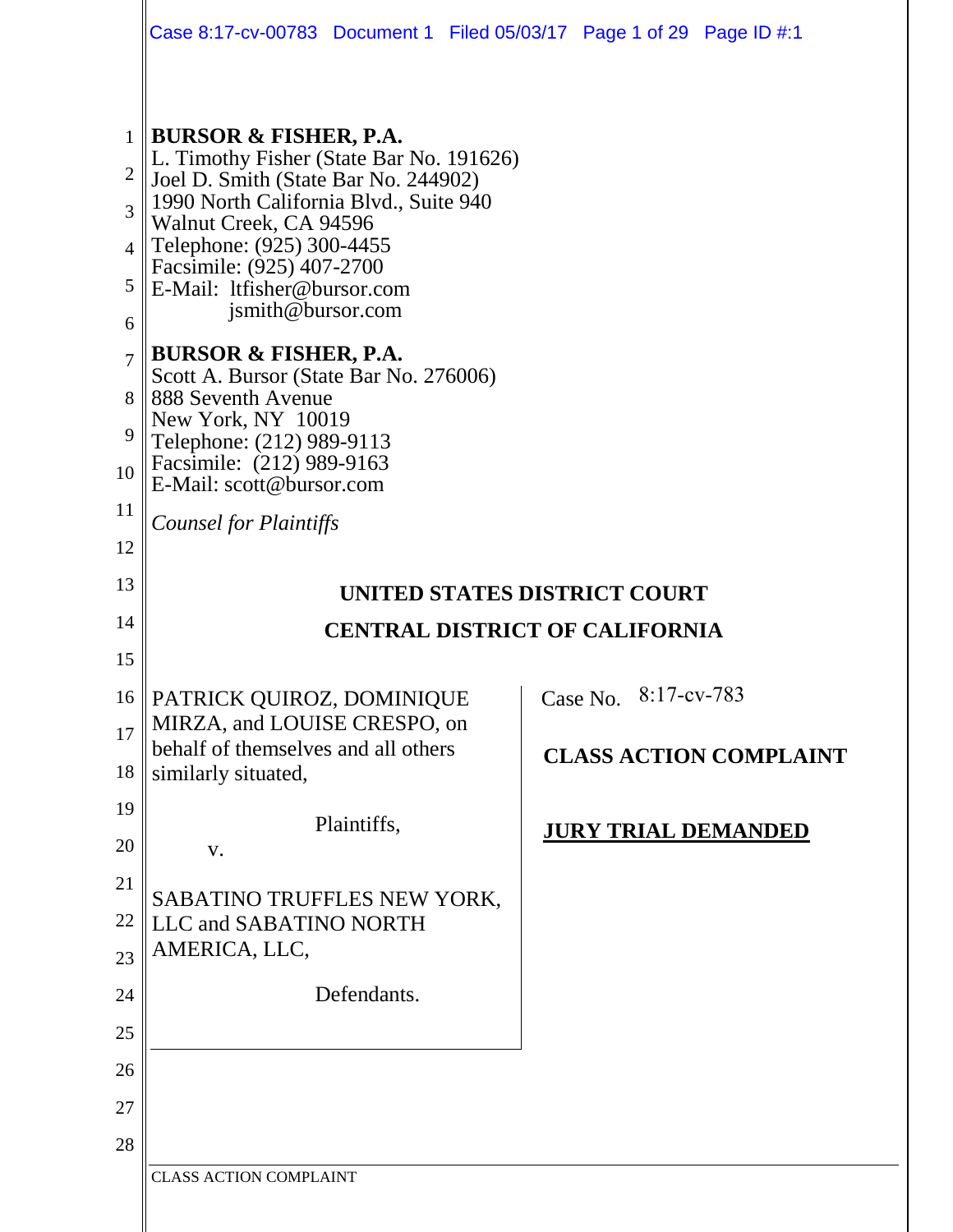Plaintiffs Patrick Quiroz, Dominique Mirza, and Louise Crespo (collectively, "Plaintiffs"), by and through their attorneys, make the following allegations pursuant to the investigations of their counsel and upon information and belief, except as to the allegations specifically pertaining to themselves or their counsel, which are based on personal knowledge:

#### **INTRODUCTION**

1. This is a class action against Sabatino Truffles New York, LLC and Sabatino North America, LLC (collectively, "Sabatino" or "Defendants") for the false, misleading, and deceptive misbranding of their Sabatino White Truffle Infused Olive Oil and Sabatino Black Truffle Infused Olive Oil (the "Products" or "Sabatino Truffle Oil") sold to consumers. Sabatino markets their truffle oil as being infused with actual "White Truffle[s]" or "Black Truffle[s]," respectively. But Sabatino Truffle Oil is nothing of the sort; instead of flavoring its oil with actual "White Truffle[s]" or "Black Truffle[s]," Defendants' Products are flavored with an industrially produced, chemically-derived perfume known as "2,4-dithiapentane." Despite the absence of actual "White Truffle" or "Black Truffle," Sabatino Truffle Oil is sold at a substantial price premium over olive oil not infused with real truffles.

2. 2,4-dithiapentane, also known as "formaldehyde dimethyl mercaptal," is synthetically prepared by the acid-catalyzed addition of methyl mercaptan to formaldehyde. Although it emulates the taste and smell of truffles, it is *not* truffle.

3. Sabatino's misbranding is intentional. The front label and packaging of Sabatino Truffle Oil represents in extra-large, bold lettering that the product is infused with "White Truffle" and "Black Truffle," respectively:

CLASS ACTION COMPLAINT 1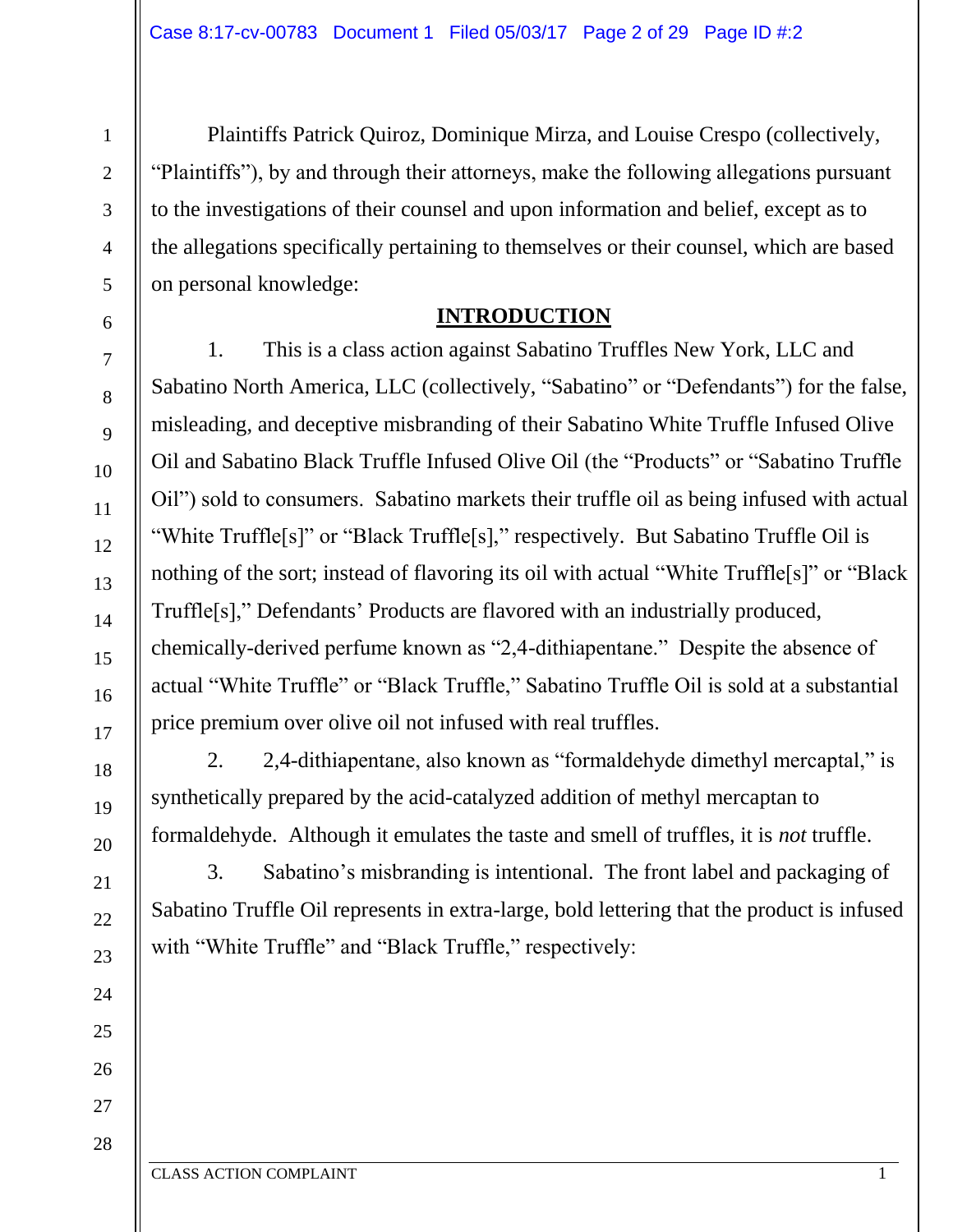





4. The mislabeling of Sabatino Truffle Oil renders the product completely worthless. By mislabeling its products, Sabatino dupes consumers into purchasing something that is not truffle oil. Nevertheless, Sabatino Truffle Oil is labeled and sold as premium truffle oil, and it commands a *significant* price premium over other olive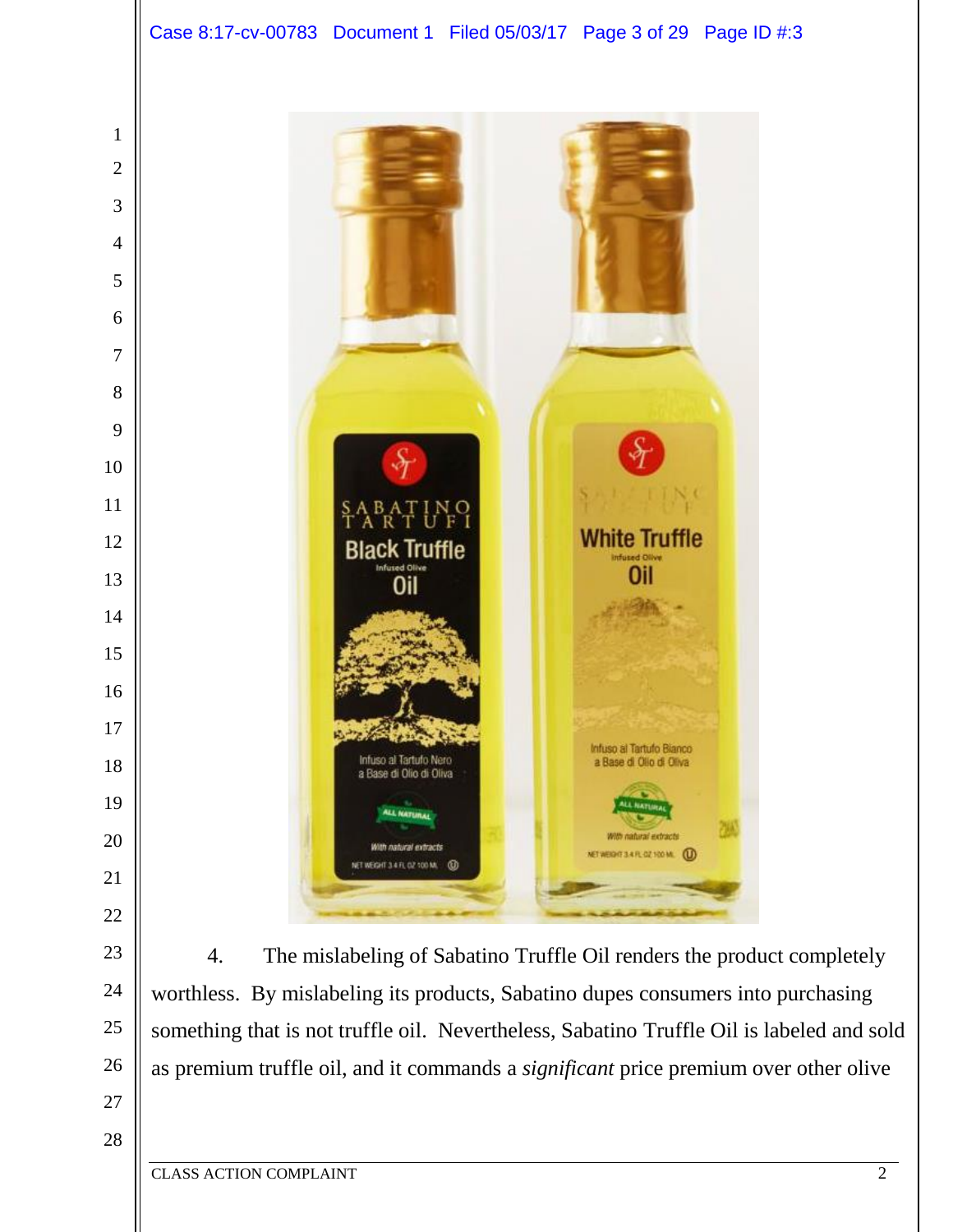oil products. For example, Sabatino Truffle Oil commands a 934% - 990% price premium, per fluid ounce, over a competing olive oil brand:

| 3<br>$\overline{4}$ | <b>Brand</b>                                          | Quantity    | <b>Price</b> | <b>Unit Price</b>  |
|---------------------|-------------------------------------------------------|-------------|--------------|--------------------|
| 6                   | Sabatino White<br><b>Truffle Infused</b><br>Olive Oil | 3.4 fl. oz. | \$16.50      | \$4.80 per fl. oz. |
| $\tau$<br>8         | Sabatino Black<br><b>Truffle Infused</b><br>Olive Oil | 3.4 fl. oz. | \$15.50      | \$4.55 per fl. oz. |
| $\mathbf{Q}$<br>10  | Bertoli Extra<br>Virgin Olive Oil                     | 8.5 fl. oz. | \$3.78       | \$0.44 per fl. oz. |

12 Plaintiffs and class members have thus been hit with a costly double-whammy: a premium purchase price for a worthless product.

13 14 15 16 17 18 5. Through this lawsuit, Plaintiffs seek to recover, for themselves and all others similarly situated purchasers of Sabatino Truffle Oil in the United States, damages against Defendants for breach of the Magnuson-Moss Warranty Act, breaches of express and implied warranty, unjust enrichment, negligent misrepresentation, fraud, and violations of New York, Pennsylvania, and California's false advertising and consumer protection laws.

19

20

21

22

23

24

25

26

11

1

2

## **THE PARTIES**

6. Plaintiff Patrick Quiroz is a citizen of California who resides in Orange, California. In December of 2016, Plaintiff Quiroz purchased a 3.4 fl. oz. bottle of Sabatino White Truffle Infused Olive Oil from World Market in California. The bottle he purchased prominently displayed the product name and represented that it was infused with "White Truffle" in large, bold letters. He saw these representations prior to and at the time of purchase, and understood them as representations and warranties that the product was, in fact, infused with white truffles. He relied on these representations and warranties in deciding to purchase Sabatino Truffle Oil and these

28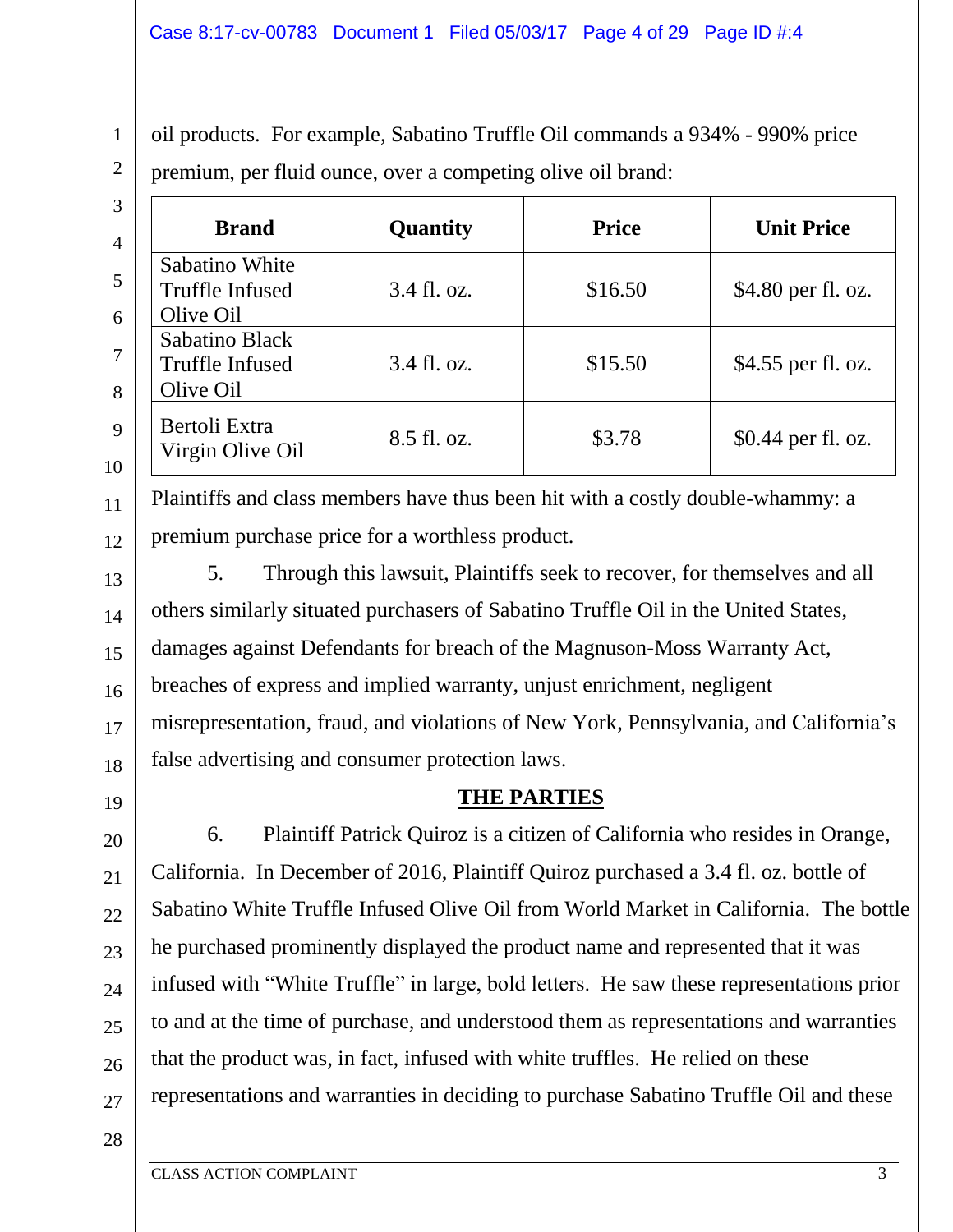representations and warranties were part of the basis of the bargain in that he would not have purchased Sabatino Truffle Oil if he had known that the product was not, in fact, infused with white truffles. However, the Sabatino Truffle Oil purchased by Plaintiff Quiroz was mislabeled in that it was not infused with actual "White Truffle[s]."

6 7 8 9 10 11 12 13 14 15 16 17 18 7. Plaintiff Dominique Mirza is a citizen of Pennsylvania who resides in East Stroudsburg, Pennsylvania. In July of 2016, Plaintiff Mirza purchased a 3.4 fl. oz. bottle of Sabatino Black Truffle Infused Olive Oil from World Market in Pennsylvania. The bottle she purchased prominently displayed the product name and represented that it was infused with "Black Truffle" in large, bold letters. She saw these representations prior to and at the time of purchase, and understood them as representations and warranties that the product was, in fact, infused with black truffles. She relied on these representations and warranties in deciding to purchase Sabatino Truffle Oil and these representations and warranties were part of the basis of the bargain in that she would not have purchased Sabatino Truffle Oil if she had known that the product was not, in fact, infused with black truffles. However, the Sabatino Truffle Oil purchased by Plaintiff Mirza was mislabeled in that it was not infused with actual "Black Truffle[s]."

19 20 21 22 23 24 25 26 27 8. Plaintiff Louise Crespo is a citizen of New York who resides in Brooklyn, New York. In April of 2016, Plaintiff Crespo purchased a 3.4 fl. oz. bottle of Sabatino White Truffle Infused Olive Oil from Key Food in Brooklyn, New York. The bottle she purchased prominently displayed the product name and represented that it was infused with "White Truffle" in large, bold letters. She saw these representations prior to and at the time of purchase, and understood them as representations and warranties that the product was, in fact, infused with white truffles. She relied on these representations and warranties in deciding to purchase Sabatino Truffle Oil and these representations and warranties were part of the basis of the bargain, in that she would

28

1

2

3

4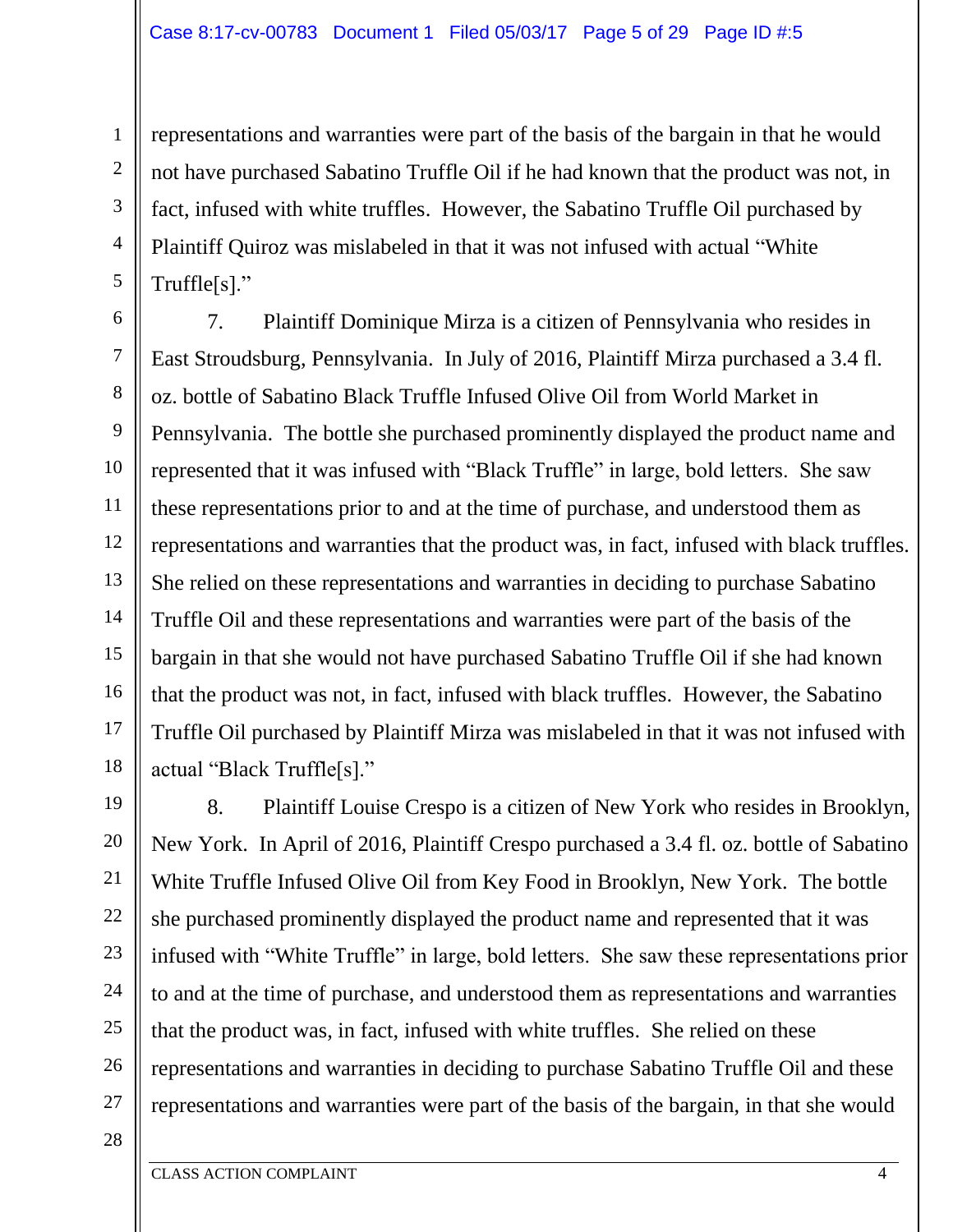not have purchased Sabatino Truffle Oil if she had known that the product was not, in fact, infused with white truffles. However, the Sabatino Truffle Oil purchased by Plaintiff Crespo was mislabeled in that it was not infused with actual "White Truffle[s]."

9. Defendant Sabatino Truffles New York, LLC is a corporation existing under the laws of the State of New York, with its principal place of business as 400 East 54th Street, New York, New York. Defendant Sabatino Truffles New York, LLC holds itself out as an importer of gourmet truffle oils and other Italian delicacies. Defendant Sabatino Truffles New York markets and sells these oils widely throughout the United States. Plaintiffs reserve their rights to amend this Complaint to add different or additional defendants, including without limitation any officer, director, employee, supplier, or distributor of Sabatino who has knowingly and willfully aided, abetted, or conspired in the false and deceptive conduct alleged herein.

14 15 16 17 18 19 20 21 22 10. Defendant Sabatino North America, LLC is a corporation existing under the laws of the State of New York, with its principal place of business as 135 Front Ave., West Haven, Connecticut. Defendant Sabatino North America, LLC holds itself out as an importer of gourmet truffle oils and other Italian delicacies. Defendant Sabatino North America, LLC markets and sells these oils widely throughout the United States. Plaintiffs reserve their rights to amend this Complaint to add different or additional defendants, including without limitation any officer, director, employee, supplier, or distributor of Sabatino who has knowingly and willfully aided, abetted, or conspired in the false and deceptive conduct alleged herein.

## **JURISDICTION AND VENUE**

26 11. This Court has subject matter jurisdiction under 28 U.S.C. § 1331 (federal question). This Court has supplemental jurisdiction over state law claims pursuant to 28 U.S.C. § 1367.

27 28

23

 $24$ 

25

1

2

3

4

5

6

7

8

9

10

11

12

13

12. This Court has original subject-matter jurisdiction over this proposed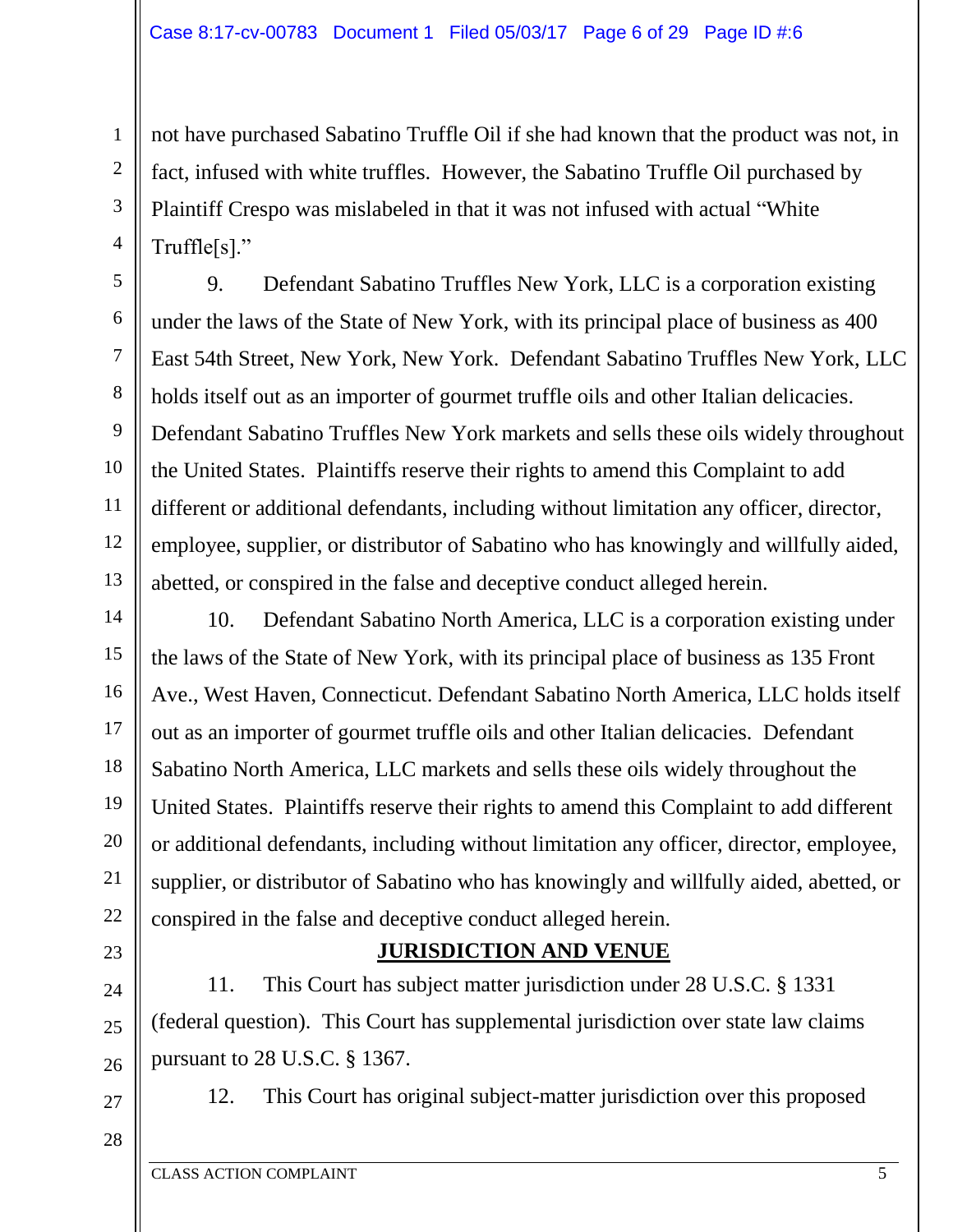6 8 class action pursuant to 28 U.S.C. § 1332(d), which, under the provisions of the Class Action Fairness Act ("CAFA"), explicitly provides for the original jurisdiction of the federal courts in any class action in which at least 100 members are in the proposed plaintiff class, any member of the plaintiff class is a citizen of a State different from any defendant, and the matter in controversy exceeds the sum of \$5,000,000.00, exclusive of interest and costs. Plaintiffs allege that the total claims of individual members of the proposed Class (as defined herein) are well in excess of \$5,000,000.00 in the aggregate, exclusive of interest and costs.

9 10 11 12 13 14 13. Pursuant to 28 U.S.C. § 1391, this Court is the proper venue for this action because a substantial part of the events, omissions, and acts giving rise to the claims herein occurred in this District. Plaintiff Quiroz is a citizen of California and purchased Sabatino Truffle Oil from Defendants in this District. Moreover, Defendants distributed, advertised, and sold Sabatino Truffle Oil, which is the subject of the present Complaint, in this District.

# **FACTUAL BACKGROUND**

14. Nothing boosts the prestige (and price) of a food or beverage like the perception that it is traditional, hand-picked, fresh, or otherwise limited in production.

19 20 21 22 23 24 15. For example, Whole Foods lists prices for its fruits and vegetables on what appear to be chalkboards. The implication is that prices change regularly as if responding to local crop conditions. In fact, the prices are permanently printed on the faux chalkboards, which are part of a marketing strategy meant to "evoke the image of Grapes of Wrath-era laborers piling box after box of fresh fruit into the store."

25 26 27 16. But in a world full of manipulative marketers, the truffle is the real deal. A type of fungus that grows on tree roots, the truffle stands on the right side of the line between decomposition and decadence. While many are viewed as almost

28

1

2

3

4

5

7

15

16

17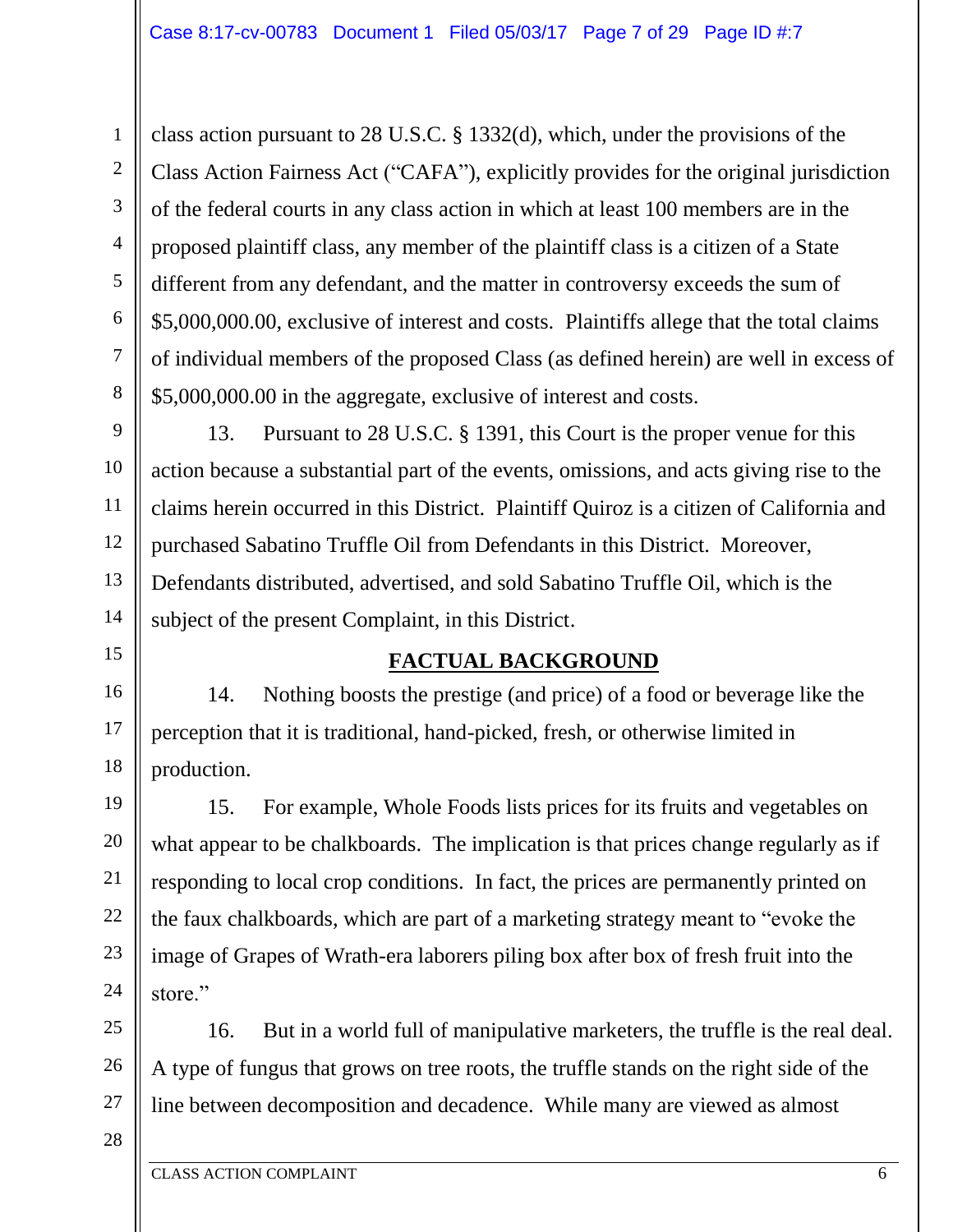worthless, a few truffle varieties found in Italy, France, Spain, and surrounding areas are esteemed as a luxurious addition to numerous dishes such as pasta, steaks, and foie gras.

17. These truffles help dishes "jump off the plate" with an aroma that is captivating. These fickle cousins of mushrooms have proven impossible to mass produce; they are still dug up individually by dogs that track their scent.

8 9 10 11 12 13 14 18. The truffle stands in stark contrast to our era of convenience: the preservatives in bread that allow it to stay fresh for weeks and the year-round availability of seasonal fruits and vegetables. Admirers contend that the truffle begins to lose its flavor as soon as it is pulled from the ground, and fresh truffles are seasonal. The rarity of truffles has made them—at thousands of dollars per pound for Italy's prized white truffles—the most expensive food in the world. In 2007, a Macau casino owner set a record by paying \$330,000 for a 3.3-pound truffle unearthed in Tuscany.

15 16 17 18 19. The combination of these two trends—the desire for a convenient, everready supply of an ingredient, and a hunger for the traditional, the rare, and "real food"—has created an environment ripe for fraudulent behavior. This, in turn, led to what seems to be a remarkably successful scam on foodie culture: truffle oil.

20. Despite the name, some manufacturers produce "truffle oil" that does not contain even trace amounts of truffle; it is olive oil mixed with 2,4-dithiapentane, a compound that makes up part of the smell of truffles and is entirely the product of a laboratory. Essentially, truffle oil is olive oil plus a synthetic injection imitating truffles' famous taste and smell.

24 25 21. And Sabatino Truffle Oil is no exception. It is a distant cry from oil infused with real truffles.

26 27 22. What it does contain, however, is 2,4-dithiapentane—a petroleumbased, synthetically-produced imposter chemical that imitates the distinct taste and

28

19

20

21

22

23

1

2

3

4

5

6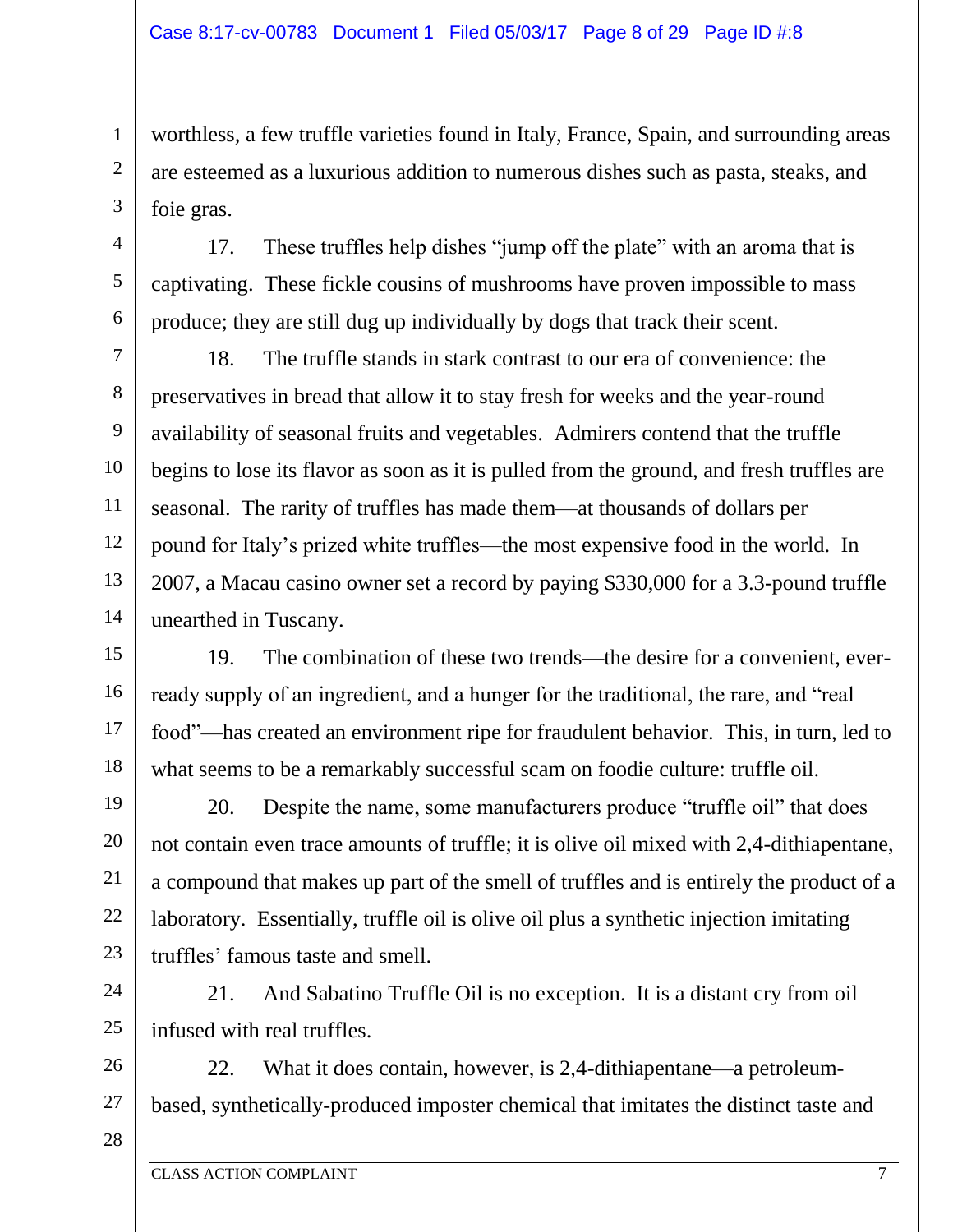smell of real truffles.

1

2

3

4

5

6

7

8

9

11

23. The Material Safety Data Sheet on 2,4-dithiapentane has many cautions and warnings. This compound is listed as a flammable, as well as being a severe eye, lung and skin irritant. If ingested, this chemical "may cause CNS [central nervous system] depression," and if it is inhaled, it can lead to delayed pulmonary edema.

24. And many consumers are tricked into purchasing what they believe to be truffle oil because 2,4-dithiapentane is often disguised on truffle oil product labels as "aroma," "flavor," or "essence."

10 12 13 14 25. To make matters worse, according to the New York Times, "one teaspoon of 'truffle aroma,' the amount typically used in an eight-ounce bottle of white truffle oil (black truffle oil is made with a lesser quantity of the same chemical) costs about 40 cents." By comparison, actual truffles cost hundreds or even thousands of dollars per ounce.

15 16 26. Nonetheless, Sabatino capitalizes on this trickery to dupe consumers into paying a substantial price premium for oil that is not infused with actual truffles.

17 18 19 27. Sabatino intentionally designs its packaging so that the words "White Truffle" or "Black Truffle," respectively, appear in large, bold lettering on the front of the Products' label.

20 21 22 23 28. Reasonable consumers attach importance to Defendants' "White Truffle" and "Black Truffle" claims when making a purchasing decision. Defendants' false and misleading representations and omissions thus have, and continue to, deceive reasonable consumers.

24 25 29. Reasonable consumers must and do rely on food label representations and information in making purchasing decisions.

26 27 30. Defendants' statements that the Products are infused with "White Truffle" or "Black Truffle," respectively, is material to a reasonable consumer's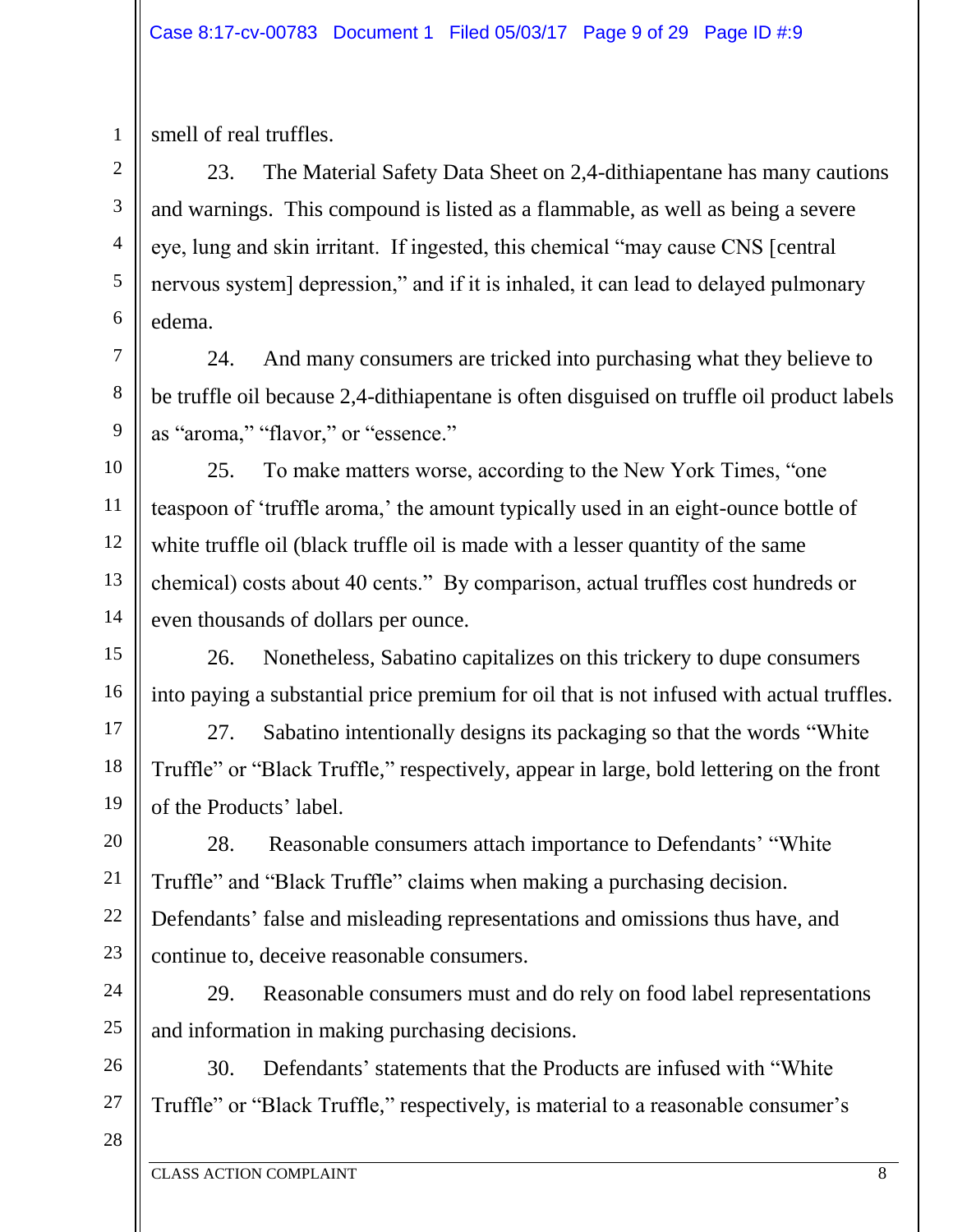purchase decision because reasonable consumers, such as Plaintiffs, care whether a food product is actually contains what Defendants purport, especially when the product claims to be infused with "White Truffle" or "Black Truffle," respectively, which carries with it a *significant* price premium.

31. Defendants market and advertise the Products as infused with "White Truffle" or "Black Truffle," respectively, to increase sales derived from the Products. Defendants are well aware that the "White Truffle" and "Black Truffle" claims are material to reasonable consumers, and knowingly mislabeled their Products.

9 10 11 12 13 14 15 16 32. Upon information and belief, in making the false, misleading, and deceptive representations and omissions, Defendants knew and intended that consumers would pay a price premium for Sabatino Truffle Oil if they were labeled as infused with "White Truffle" or "Black Truffle," a coveted delicacy. Indeed, Defendants prominently marked the front packaging of Sabatino Truffle Oil with the words "White Truffle" and "Black Truffle," respectively, in large, bold font, precisely because they knew that consumers like Plaintiffs attach great importance to the presence of white truffle or black truffle in Sabatino Truffle Oil.

## **CLASS ALLEGATIONS**

33. Plaintiffs seek to represent a class defined as all persons in the United States who purchased Sabatino Truffle Oil (the "Class"). Excluded from the Class are persons who made such purchase for purpose of resale.

34. Plaintiff Quiroz also seeks to represent a subclass of all Class members who purchased Sabatino Truffle Oil in California (the "California Subclass").

35. Plaintiff Mirza also seeks to represent a subclass of all Class members who purchased Sabatino Truffle Oil in Pennsylvania (the "Pennsylvania Subclass").

36. Plaintiff Crespo also seeks to represent a subclass of all Class members who purchased Sabatino Truffle Oil in New York (the "New York Subclass").

27 28

1

2

3

4

5

6

7

8

17

18

19

20

21

22

23

24

25

26

37. Members of the Class and Subclasses are so numerous that their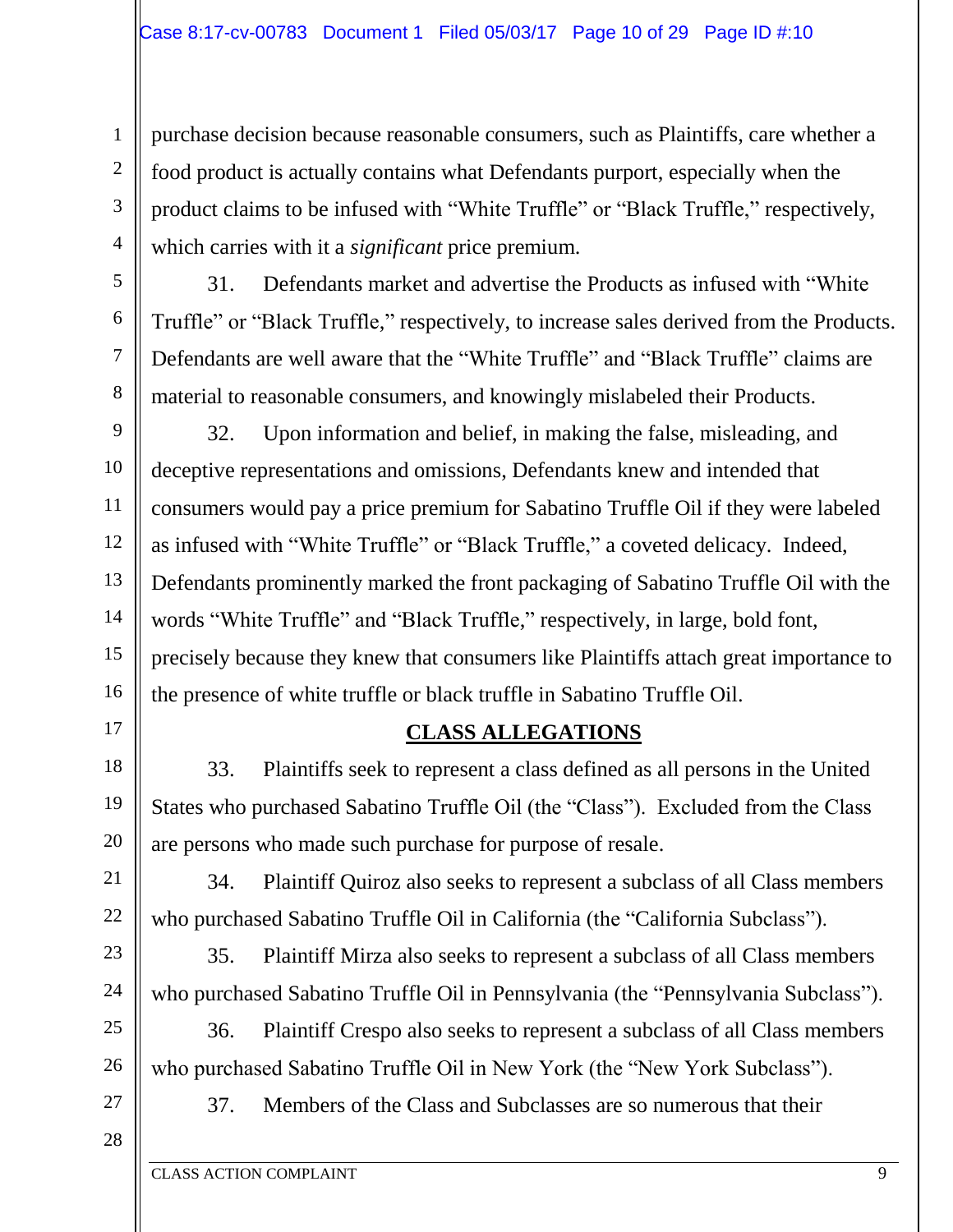individual joinder herein is impracticable. The precise number of Class members and their identities are unknown to Plaintiffs at this time but may be determined through discovery. Class members may be notified of the pendency of this action by mail and/or publication through the distribution records of Defendants and third party retailers and vendors.

38. Common questions of law and fact exist as to all Class members and predominate over questions affecting only individual Class members. Common legal and factual questions include, but are not limited to:

9 10 a. Whether Defendants misrepresented and/or failed to disclose material facts concerning Sabatino Truffle Oil;

11

1

2

3

4

5

6

7

8

b. Whether Defendants' conduct was unfair and/or deceptive;

12 13 14 15 c. Whether Defendants have been unjustly enriched as a result of the unlawful, fraudulent, and unfair conduct alleged in this Complaint such that it would be inequitable for Defendants to retain the benefits conferred upon Defendants by Plaintiffs and the Class and Subclasses;

16 17 d. Whether Defendants breached express warranties to Plaintiffs and the Class;

18 19 e. Whether Defendants breached implied warranties to Plaintiffs and the Class;

20 21 22 f. Whether Plaintiffs and the Class have sustained damages with respect to the common-law claims asserted, and if so, the proper measure of their damages.

23 24 25 39. The claims of the named Plaintiffs are typical of the claims of the Class and Subclasses in that the named Plaintiffs purchased one or more containers of Sabatino Truffle Oil.

26 27 40. Plaintiffs are adequate representatives of the Class and Subclasses because their interests do not conflict with the interests of the Class members they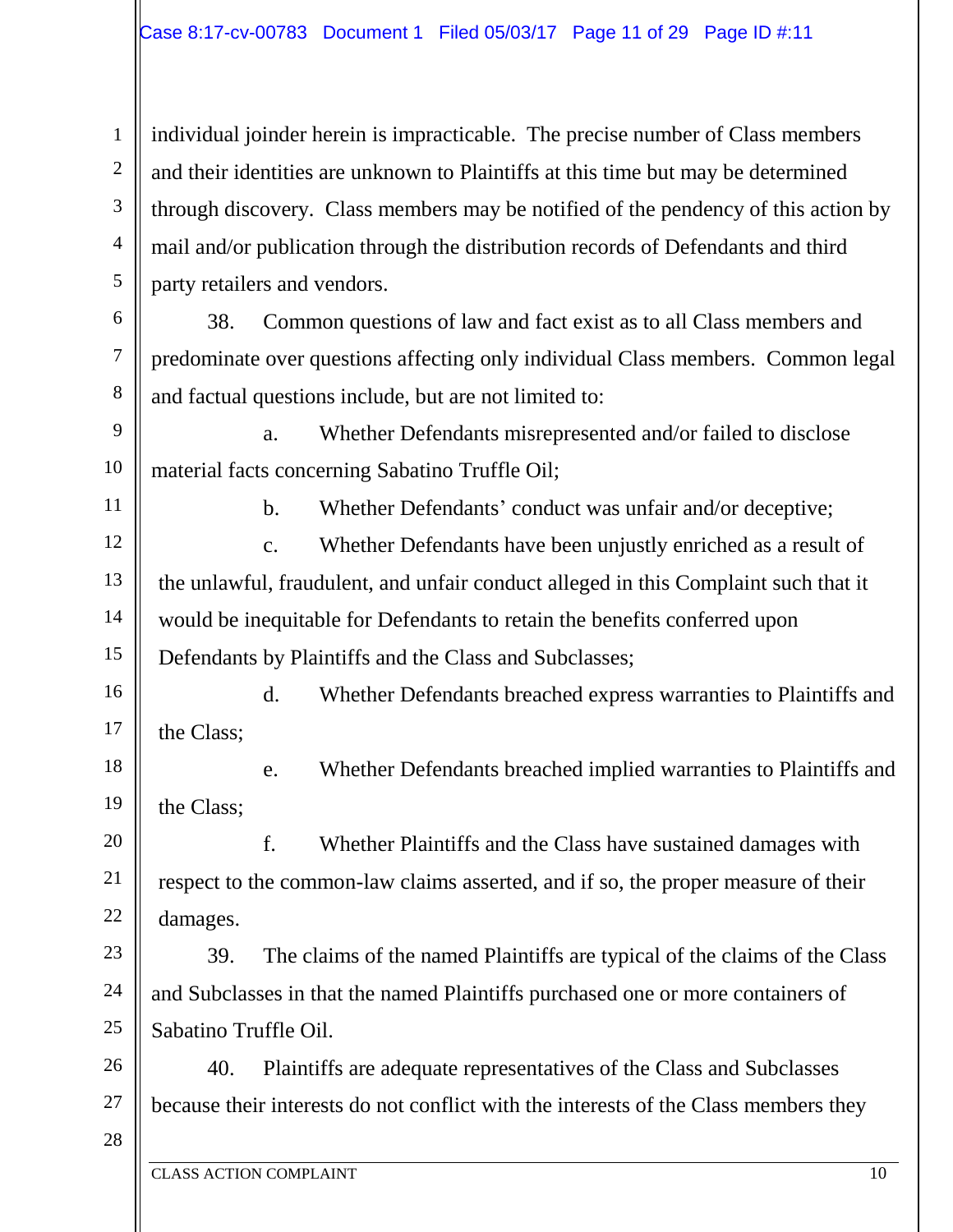seek to represent, they have retained competent counsel experienced in prosecuting class actions, and they intend to prosecute this action vigorously. The interests of Class members will be fairly and adequately protected by Plaintiffs and their counsel.

5 6 7 8 9 10 11 12 13 14 15 16 17 41. The class mechanism is superior to other available means for the fair and efficient adjudication of the claims of Class and Subclass members. Each individual Class member may lack the resources to undergo the burden and expense of individual prosecution of the complex and extensive litigation necessary to establish Defendants' liability. Individualized litigation increases the delay and expense to all parties and multiplies the burden on the judicial system presented by the complex legal and factual issues of this case. Individualized litigation also presents a potential for inconsistent or contradictory judgments. In contrast, the class action device presents far fewer management difficulties and provides the benefits of single adjudication, economy of scale, and comprehensive supervision by a single court on the issue of Defendants' liability. Class treatment of the liability issues will ensure that all claims and claimants are before this Court for consistent adjudication of the liability issues.

# **CAUSES OF ACTION COUNT I**

## **(Violation Of California Consumers Legal Remedies Act)**

42. Plaintiffs hereby incorporate by reference the allegations contained in all preceding paragraphs of this Complaint.

43. Plaintiff Quiroz brings this cause of action on behalf of himself and members of the California Subclass.

25 26 44. This cause of action is brought pursuant to California's Consumers Legal Remedies Act, Cal. Civ. Code §§ 1750-1785 (the "CLRA").

27 28

18

19

20

21

22

23

24

1

2

3

4

45. Plaintiff Quiroz and the other members of the California Subclass are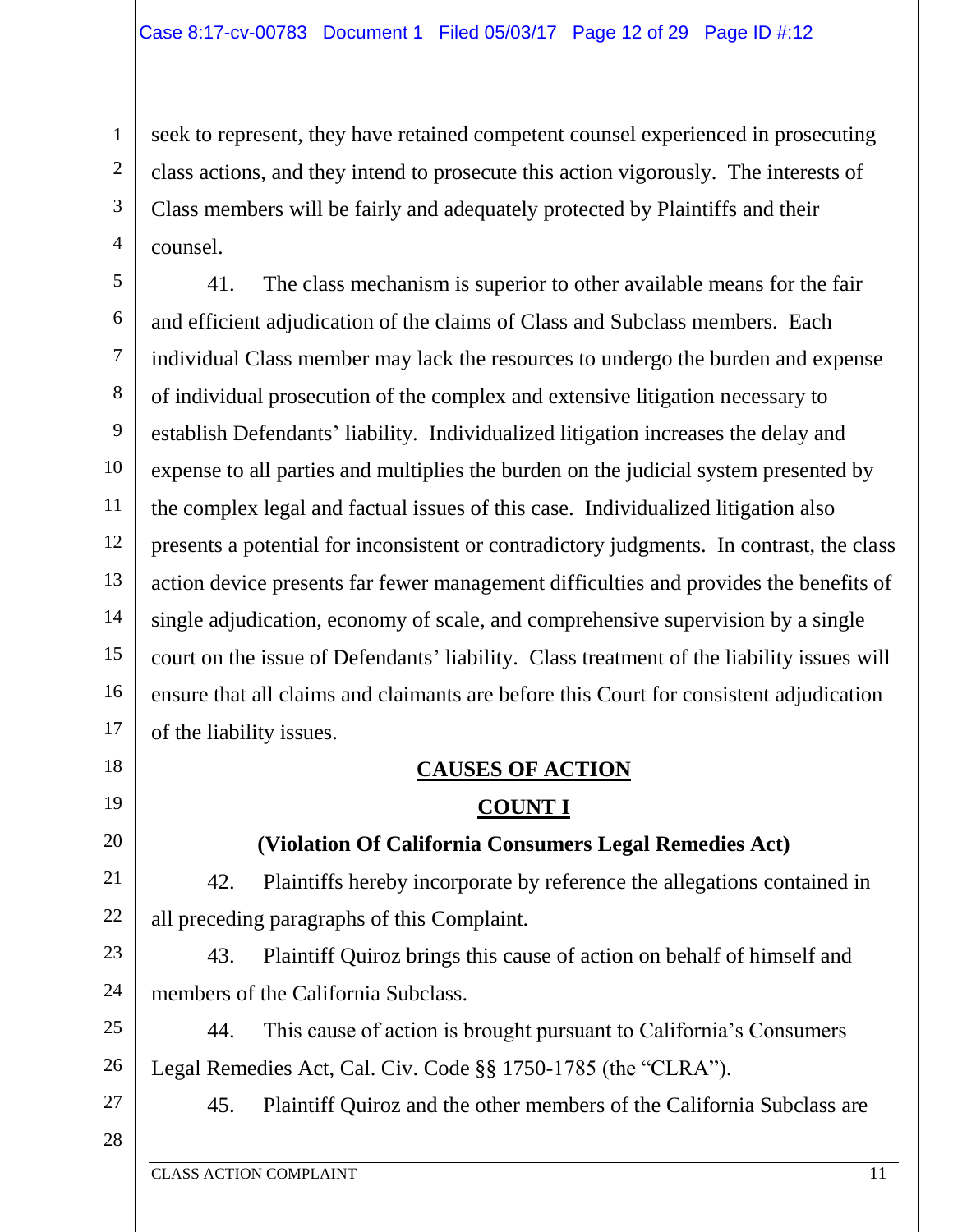"consumers," as the term is defined by California Civil Code  $\S 1761(d)$ , because they bought Sabatino Truffle Oil for personal, family, or household purposes.

46. Plaintiff Quiroz, the other members of the California Subclass, and Defendants have engaged in "transactions," as that term is defined by California Civil Code § 1761(e).

47. The conduct alleged in this Complaint constitutes unfair methods of competition and unfair and deceptive acts and practices for the purpose of the CLRA, and the conduct was undertaken by Defendants in transactions intended to result in, and which did result in, the sale of goods to consumers.

48. As alleged more fully above, Defendants have violated the CLRA by falsely representing to Plaintiff Quiroz and the other members of the California Subclass that Sabatino Truffle Oil was infused with "White Truffle" and "Black Truffle," respectively, when, in fact, it is infused with artificial chemicals.

14 15 49. As a result of engaging in such conduct, Defendants have violated California Civil Code §§ 1770(a)(5), (a)(7), and (a)(9).

16 17 18 19 20 21 22 50. On March 24, 2017, a pre-suit demand letter was sent to Defendants via certified mail that provided notice of Defendants' violation of the CLRA and demanded that within thirty (30) days from that date, Defendants correct, repair, replace or otherwise rectify the unlawful, unfair, false, and/or deceptive practices complained of herein. The letter also stated that if Defendants refused to do so, a complaint seeking damages in accordance with the CLRA would be filed. Defendants have failed to comply with the letter.

51. Accordingly, pursuant to California Civil Code § 1780(a)(3), Plaintiff Quiroz, on behalf of himself and all other members of the California Subclass, seeks injunctive relief, compensatory damages, punitive damages, and restitution of any illgotten gains due to Defendants' acts and practices.

27 28

23

24

25

26

1

2

3

4

5

6

7

8

9

10

11

12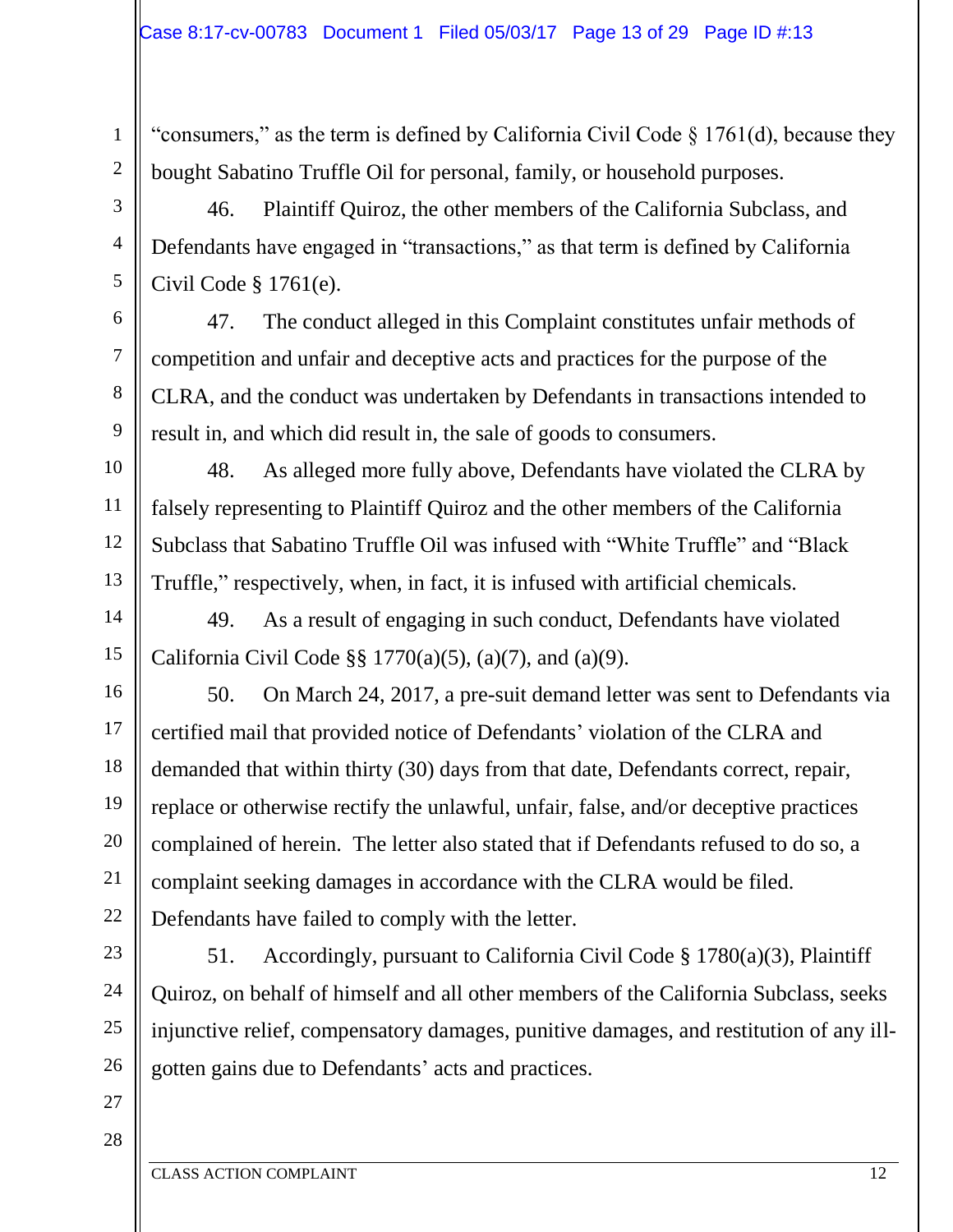# **COUNT II**

# **(Violation Of California's Unfair Competition Law)**

52. Plaintiffs hereby incorporate by reference the allegations contained in all preceding paragraphs of this Complaint.

53. Plaintiff Quiroz brings this cause of action on behalf of himself and members of the California Subclass.

54. By committing the acts and practices alleged herein, Defendants have violated California's Unfair Competition Law ("UCL"), Cal. Bus. & Prof. Code §§ 17200-17210, as to the California Subclass, by engaging in unlawful, fraudulent, and unfair conduct.

55. Defendants have violated the UCL's proscription against engaging in unlawful conduct as a result of: (a) their violations of the CLRA, Cal. Civ. Code §§  $1770(a)(5)$ ,  $(a)(7)$ , and  $(a)(9)$ , as alleged above; and (b) their violations of the FAL, Cal. Bus. & Prof. Code §§ 17500 *et seq*., as alleged below.

56. Defendants' acts and practices described above also violate the UCL's proscription against engaging in fraudulent conduct.

57. As more fully described above, Defendants' misleading marketing, advertising, packaging, and labeling of Sabatino Truffle Oil is likely to deceive reasonable consumers. Indeed, Plaintiff Quiroz and the other members of the California Subclass were unquestionably deceived regarding the true nature of Sabatino Truffle Oil, as Defendants' marketing, advertising, packaging, and labeling of the Sabatino Truffle Oil misrepresents and/or omits the true facts concerning the identity and characteristics of Sabatino Truffle Oil. Said acts are fraudulent business practices.

58. Defendants' acts and practices described above also violate the UCL's proscription against engaging in unfair conduct.

59. Plaintiff Quiroz and the other California Subclass members suffered a substantial injury by virtue of buying Sabatino Truffle Oil which they would not

1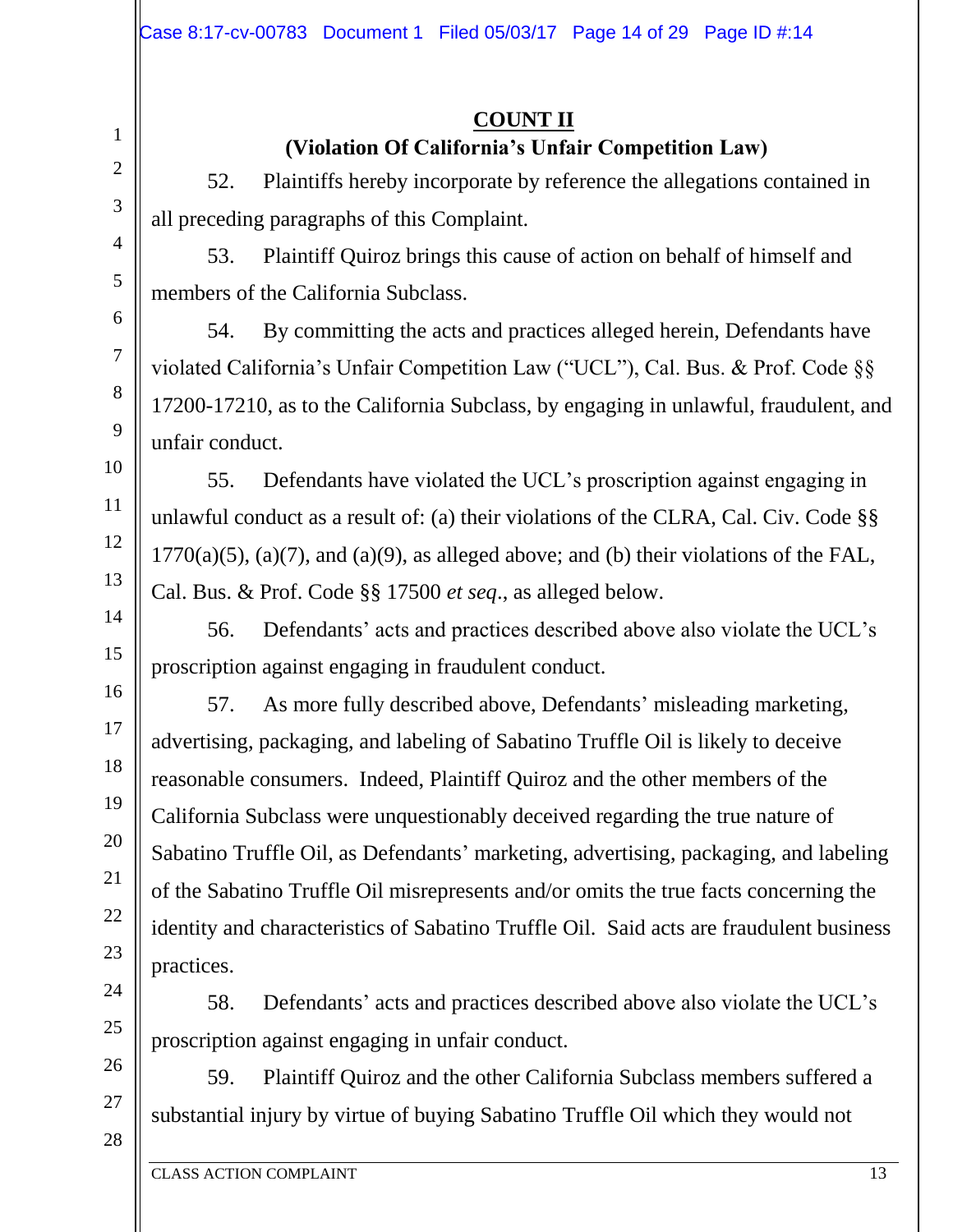have purchased absent Defendants' unlawful, fraudulent, and unfair marketing, advertising, packaging, and labeling, or by virtue of paying an excessive premium price for the unlawfully, fraudulently, and unfairly marketed, advertised, packaged, and labeled Sabatino Truffle Oil.

60. There is no benefit to consumers from deceptively marketing and labeling Sabatino Truffle Oil, which purports to be infused with "White Truffle" and "Black Truffle," respectively, when this claim is false.

61. Plaintiff Quiroz and the other California Subclass members had no way of reasonably knowing that the Sabatino Truffle Oil they purchased was not as marketed, advertised, packaged, or labeled. Thus, they could not have reasonably avoided the injury each of them suffered.

62. The gravity of the consequences of Defendants' conduct as described above outweighs any justification, motive, or reason, and such conduct is immoral, unethical, unscrupulous, offends established public policy, and is substantially injurious to Plaintiff Quiroz and the other members of the California Subclass.

16

1

2

3

4

5

6

7

8

9

10

11

12

13

14

15

63. Defendants' violations of the UCL continue to this day.

17 18 19 20 21 22 64. Pursuant to California Business and Professional Code § 17203, Plaintiff Quiroz and the California Subclass seek an order of this Court that includes, but is not limited to, an order requiring Defendants to: (a)provide restitution to Plaintiff Quiroz and the other California Subclass members; (b) disgorge all revenues obtained as a result of violations of the UCL; and (c) pay Plaintiff Quiroz's and the California Subclass' attorneys' fees and costs.

## **COUNT III**

# **(Violation of California's False Advertising Law)**

25 26 65. Plaintiffs hereby incorporate by reference the allegations contained in all preceding paragraphs of this Complaint.

27 28

23

24

66. Plaintiff Quiroz brings this cause of action on behalf of himself and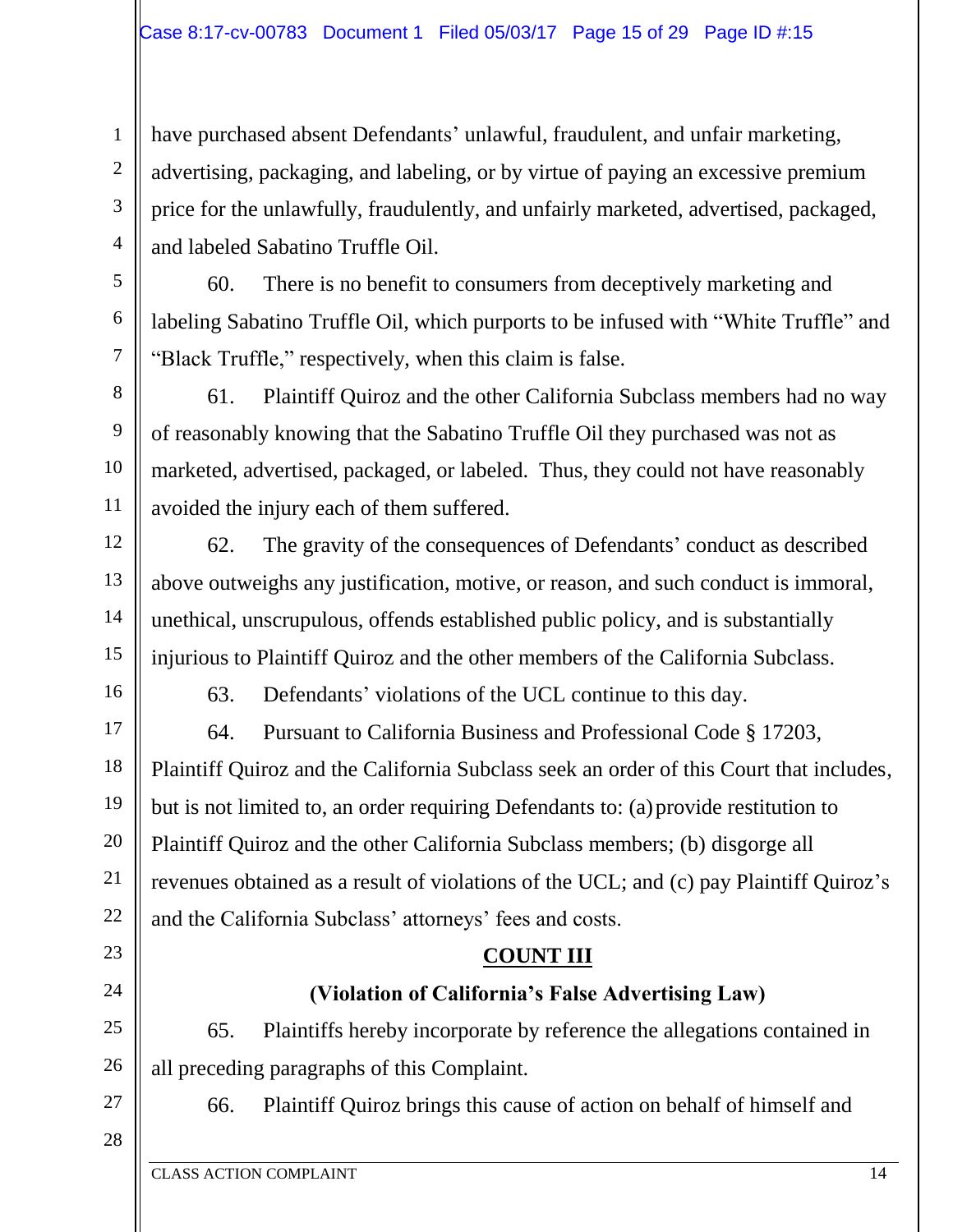members of the California Subclass.

67. As alleged more fully above, Defendants have falsely advertised Sabatino Truffle Oil by falsely claiming that it is infused with "White Truffle" and "Black Truffle," respectively, when it is not.

68. Plaintiff Quiroz and the other members of the California Subclass have suffered injury in fact and have lost money or property as a result of Defendants' violations of California's False Advertising Law ("FAL"), Cal. Bus. & Prof. Code §§ 17500 *et seq*.

# **COUNT IV**

# **(Deceptive Acts Or Practices, New York Gen. Bus. Law § 349)**

69. Plaintiffs hereby incorporate by reference the allegations contained in all preceding paragraphs of this Complaint.

70. Plaintiff Crespo brings this claim individually and on behalf of the members of the proposed New York Subclass against Defendants.

71. By the acts and conduct alleged herein, Defendants committed unfair or deceptive acts and practices by misrepresenting that Sabatino Truffle Oil was, in fact, infused with "White Truffle" and "Black Truffle," respectively.

18

19

20

21

1

2

3

4

5

6

7

8

9

10

11

12

13

14

15

16

17

72. The foregoing deceptive acts and practices were directed at consumers.

73. The foregoing deceptive acts and practices are misleading in a material way because they fundamentally misrepresent the characteristics of Sabatino Truffle Oil to induce consumers to purchase same.

22 23 24 25 26 27 74. Plaintiff Crespo and New York Subclass members were injured as a direct and proximate result of Defendants' violation because (a) they would not have purchased Sabatino Truffle Oil had they known that it was infused with artificial chemicals, and not infused with "White Truffle" and "Black Truffle," respectively, (b) they overpaid for Sabatino Truffle Oil because it is sold at a price premium when compared to similar products that do not contain this misrepresentation, and (c)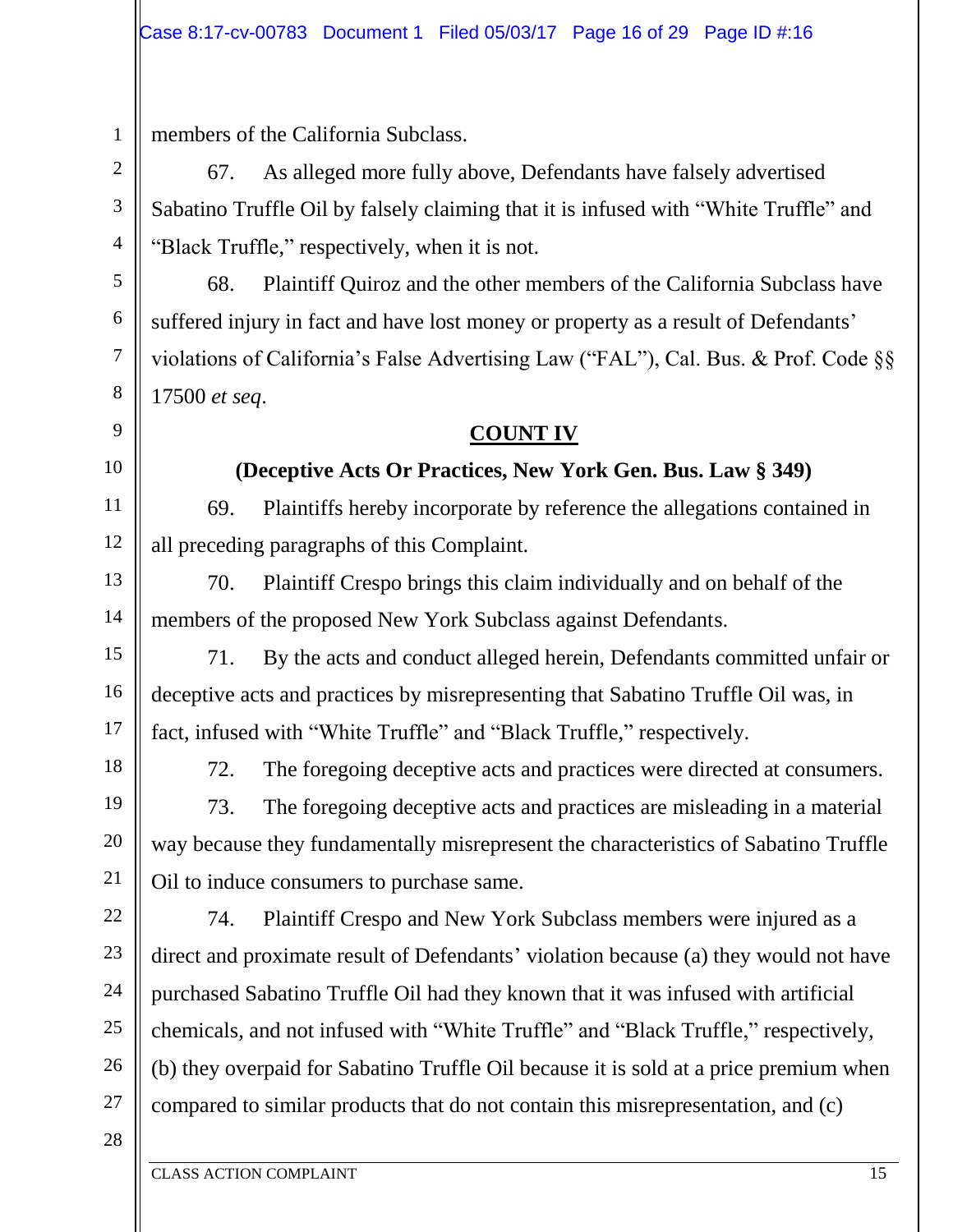Sabatino Truffle Oil did not have the characteristics, uses, or benefits as promised, namely that it was infused with "White Truffle" and "Black Truffle," respectively. As a result, Plaintiff Crespo and members of the New York Subclass have been damaged either in the full amount of the purchase price of the Sabatino Truffle Oil or in the difference in value between Sabatino Truffle Oil as warranted and Sabatino Truffle Oil as actually sold.

75. On behalf of herself and other members of the New York Subclass, Plaintiff Crespo seeks to enjoin the unlawful acts and practices described herein, to recover her actual damages or fifty dollars, whichever is greater, three times actual damages, and reasonable attorneys' fees.

#### **COUNT V**

# **(False Advertising, New York Gen. Bus. Law § 350)**

76. Plaintiffs hereby incorporate by reference the allegations contained in all preceding paragraphs of this Complaint.

77. Plaintiff Crespo brings this claim individually and on behalf of the members of the proposed New York Subclass.

17 18 19 20 78. Based on the foregoing, Defendants have engaged in consumer-oriented conduct that is deceptive or misleading in a material way which constitutes false advertising in violation of Section 350 of the New York General Business Law by misrepresenting the nature of the ingredients contained in Sabatino Truffle Oil.

79. The foregoing advertising was directed at consumers and was likely to mislead a reasonable consumer acting reasonably under the circumstances.

80. This misrepresentation has resulted in consumer injury or harm to the public interest.

25 26 81. Plaintiff Crespo and New York Subclass members were injured as a direct and proximate result of Defendants' violation because (a) they would not have purchased Sabatino Truffle Oil had they known that it was infused with artificial

28

27

1

2

3

4

5

6

7

8

9

10

11

12

13

14

15

16

21

22

23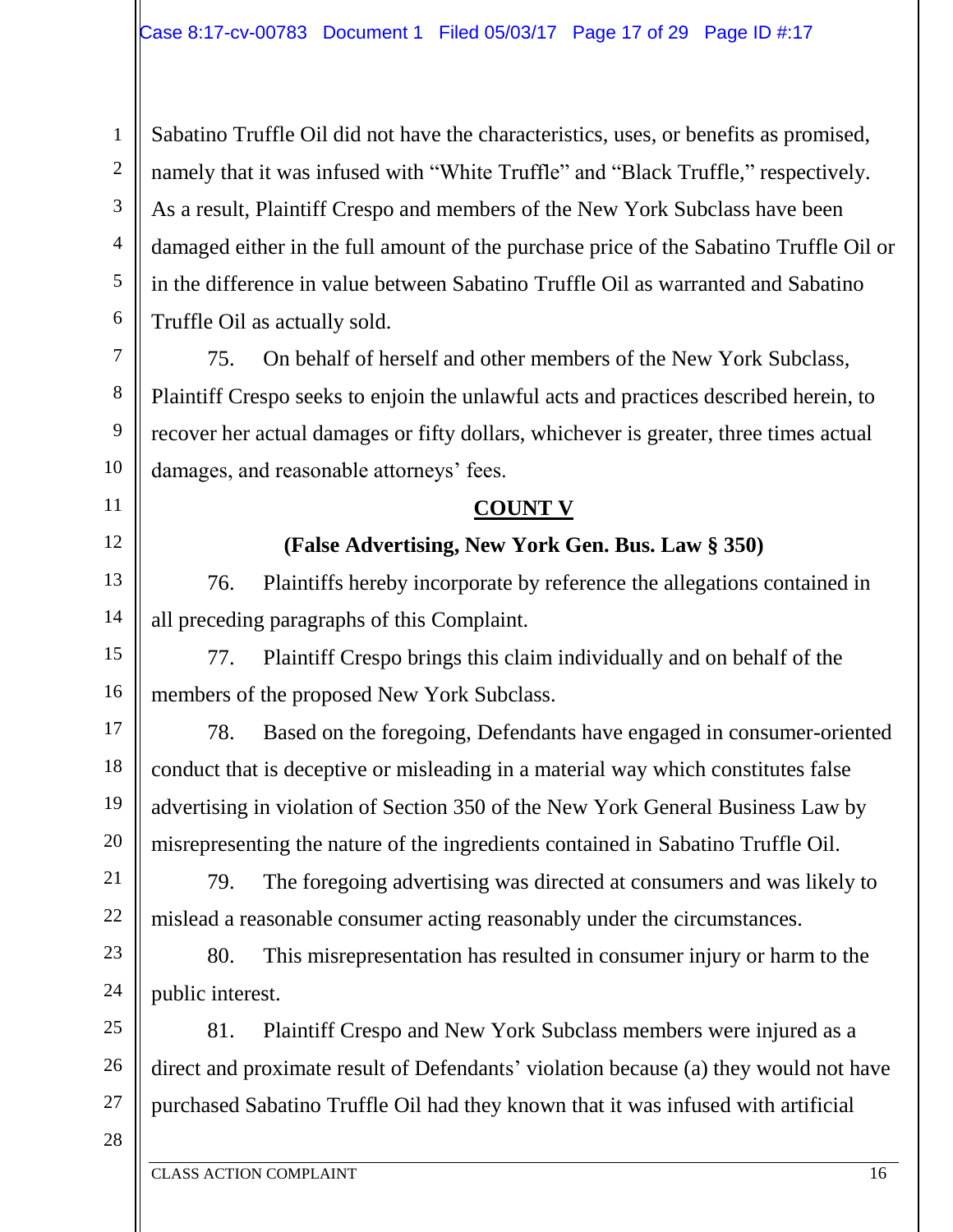1 2 3 4 5 6 7 8 9 chemicals, and not infused with "White Truffle" and "Black Truffle," respectively, (b) they overpaid for Sabatino Truffle Oil because it is sold at a price premium when compared to similar products that do not contain this misrepresentation, and (c) Sabatino Truffle Oil did not have the characteristics, uses, or benefits as promised, namely that it was infused with "White Truffle" and "Black Truffle," respectively. As a result, Plaintiff Crespo and members of the New York Subclass have been damaged either in the full amount of the purchase price of the Sabatino Truffle Oil or in the difference in value between Sabatino Truffle Oil as warranted and Sabatino Truffle Oil as actually sold.

10 11 12 13 82. On behalf of herself and other members of the New York Subclass, Plaintiff Crespo seeks to enjoin the unlawful acts and practices described herein, to recover actual damages or five hundred dollars per violation, whichever is greater, three times actual damages and reasonable attorneys' fees.

#### **COUNT VI**

#### **(Violation of Pennsylvania's Unfair Trade Practices and Consumer Protection Law ("UTPCPL"), 73 PA. CONS. STAT. §§ 201-2,** *et seq.***)**

83. Plaintiffs hereby incorporate by reference the allegations contained in all preceding paragraphs of this Complaint.

84. Plaintiff Mirza asserts this claim on behalf of herself and the Pennsylvania Subclass.

85. Defendants are "persons" pursuant to the terms of Section 201-2(2) of the Pennsylvania Unfair Trade Practices and Consumer Protection Law ("UTPCPL").

86. The packaging, labeling and display possessed by Plaintiff Mirza and members of the Pennsylvania Subclass constitutes "documentary material" pursuant to the terms of Section 201-2(1) of the UTPCPL.

27 28

14

15

16

17

18

19

20

21

22

23

24

25

26

87. The Sabatino Truffle Oil product that was ultimately possessed by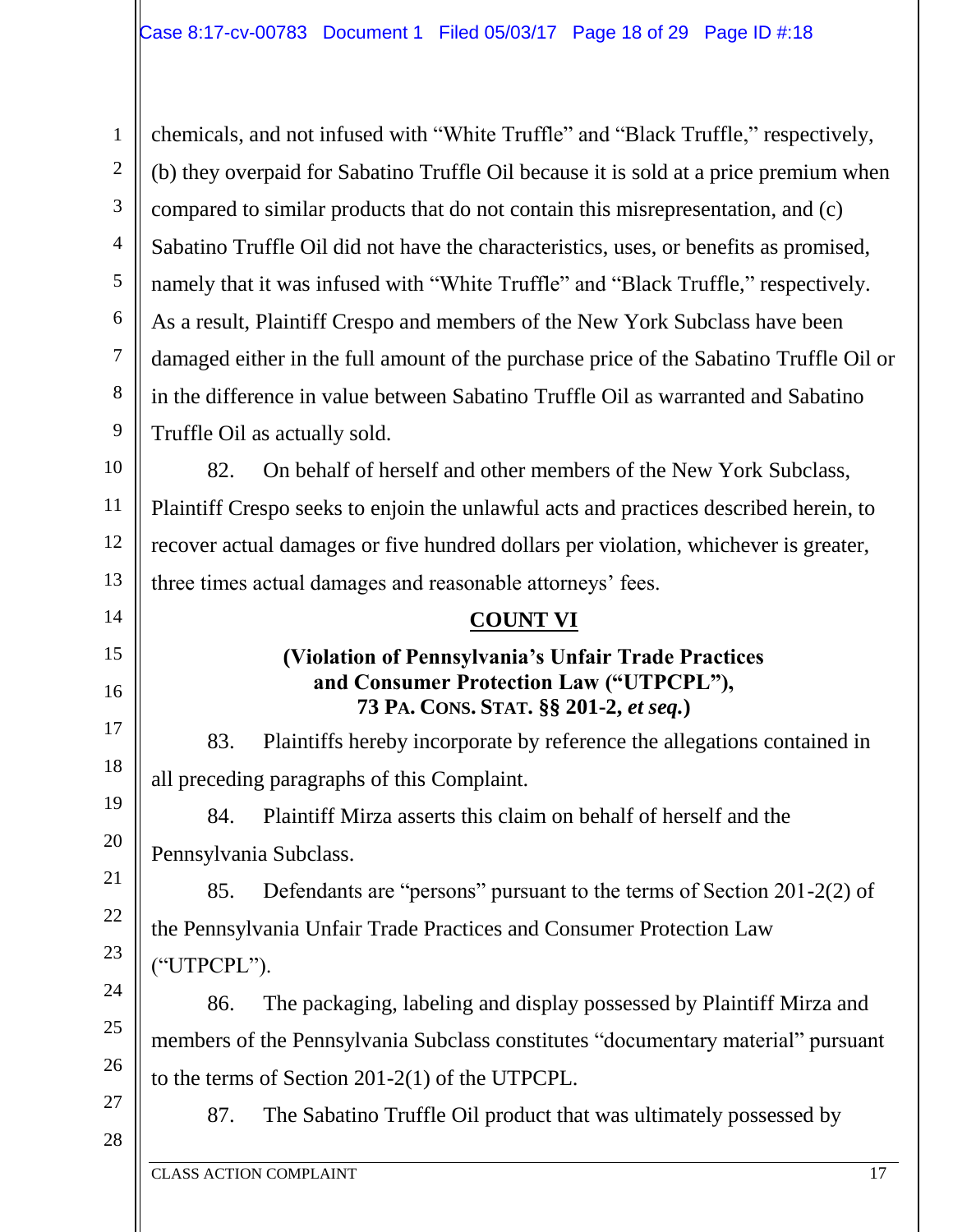Plaintiff Mirza and members of the Pennsylvania Subclass was purchased primarily for personal purposes.

88. Defendants' advertising, offering for sale, sale, or distribution of Sabatino Truffle Oil constitutes "trade" or "commerce" as defined by Section 201- 2(3) of the UTPCPL.

89. Defendants violated express warranties in the labeling and displaying of Sabatino Truffle Oil that were ultimately possessed by Plaintiff Mirza and members of the Pennsylvania Subclass.

90. Defendants' actions at issue in this litigation constitute "unfair methods of competition" and "unfair or deceptive acts of practices" pursuant to Sections 201-  $2(4)(v)$ , (vii), (xiv) and (xxi) of the UTPCPL.

91. The aforesaid actions of Defendants referenced above constitute unlawful actions proscribed by Section 201-3 of the UTPCPL.

92. As a direct and proximate cause of the aforementioned unlawful actions of Defendants, Plaintiff Mirza and members of the Pennsylvania Subclass have suffered economic loss.

93. Pursuant to Section 201-9.2 of the UTPCPL, Plaintiff Mirza and members of the Pennsylvania Subclass are entitled to a judgment in an amount up to three times the actual damages sustained, but not less than One Hundred Dollars (\$100.00), and the Court may provide such additional relief as it deems necessary and proper, including punitive damages.

94. In addition, Plaintiff Mirza is entitled to reimbursement for all reasonable attorneys' fees and costs incurred as a result of bringing this action pursuant to Section 201-9.2 of the UTPCPL.

# **COUNT VII**

**(Violation of The Magnuson-Moss Warranty Act, 15 U.S.C. §§ 2301,** *et seq.***)**

95. Plaintiffs hereby incorporate by reference the allegations contained in

1

2

3

4

5

6

7

8

9

10

11

12

13

14

15

16

17

18

19

20

21

22

23

24

25

26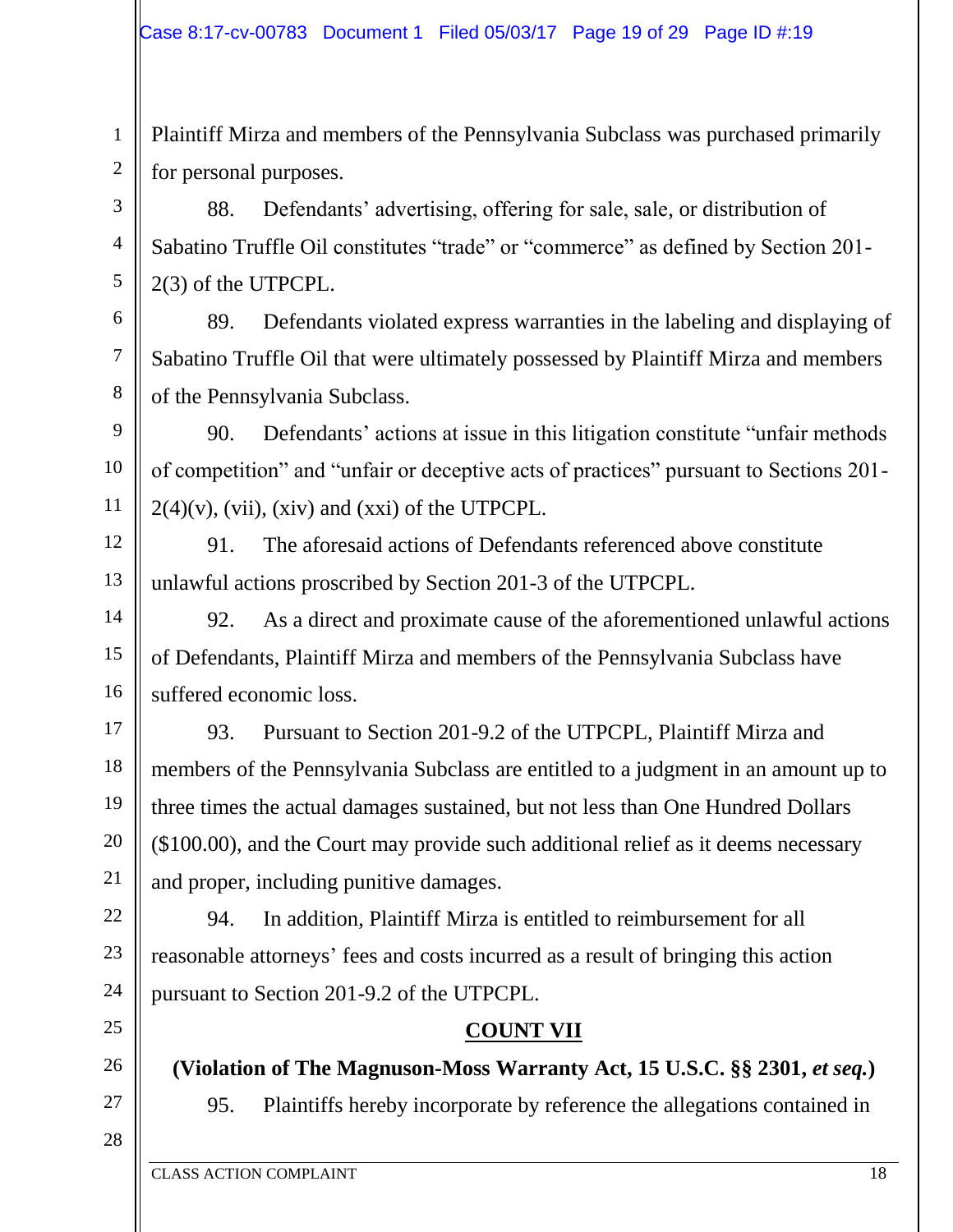all preceding paragraphs of this Complaint.

96. Plaintiffs bring this claim individually and on behalf of the members of the proposed Class, New York Subclass, Pennsylvania Subclass, and California Subclass against Defendants.

97. Sabatino Truffle Oil is a consumer product as defined in 15 U.S.C.  $§$  2301(1).

98. Plaintiffs and Class members are consumers as defined in 15 U.S.C. § 2301(3).

9 10 99. Defendants are suppliers and warrantors as defined in 15 U.S.C. §§ 2301(4) and (5).

12 13 14 100. In connection with the sale of Sabatino Truffle Oil, Defendants issued written warranties as defined in 15 U.S.C. § 2301(6), which warranted that Sabatino Truffle Oil was, in fact, infused with "White Truffle" and "Black Truffle," respectively.

15 16 17 101. In fact, Sabatino Truffle Oil is an adulterated product that is not infused with real "White Truffle" or "Black Truffle," but rather is infused with artificial chemicals that emulate the taste and smell of real truffles.

18 19 20 21 102. By reason of Defendants' breach of warranty, Defendants violated the statutory rights due to Plaintiffs and Class members pursuant to the Magnuson-Moss Warranty Act, 15 U.S.C. §§ 2301, *et seq*., thereby damaging Plaintiffs and Class members.

103. Plaintiffs and Class members were injured as a direct and proximate result of Defendants' violation because (a) they would not have purchased Sabatino Truffle Oil had they known that it was infused with artificial chemicals, and not infused with "White Truffle" and "Black Truffle," respectively, (b) they overpaid for Sabatino Truffle Oil because it is sold at a price premium when compared to similar products that do not contain this misrepresentation, and (c) Sabatino Truffle Oil did

28

22

23

24

25

26

27

1

2

3

4

5

6

7

8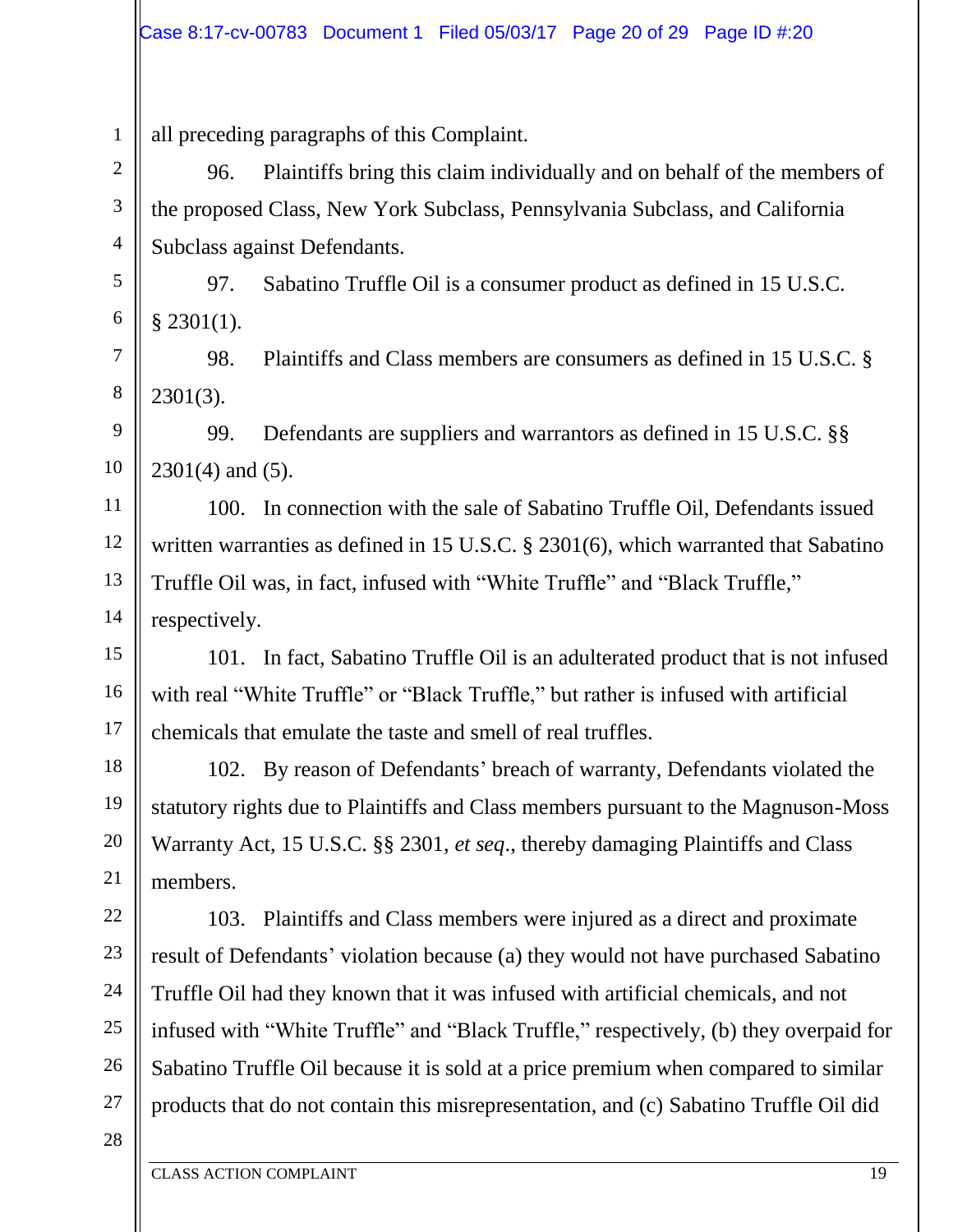not have the characteristics, uses, or benefits as promised, namely that it was infused with "White Truffle" and "Black Truffle," respectively. As a result, Plaintiffs and members of the Class have been damaged either in the full amount of the purchase price of the Sabatino Truffle Oil or in the difference in value between Sabatino Truffle Oil as warranted and Sabatino Truffle Oil as actually sold.

#### **COUNT VIII**

#### **(Breach Of Express Warranty)**

104. Plaintiffs hereby incorporate by reference the allegations contained in all preceding paragraphs of this Complaint.

10 11 12 105. Plaintiffs bring this claim individually and on behalf of the members of the proposed Class, New York Subclass, Pennsylvania Subclass, and California Subclass against Defendants.

106. Defendants, as the designers, manufacturers, marketers, distributors, and/or sellers, expressly warranted that Sabatino Truffle Oil was, in fact, infused with "White Truffle" and "Black Truffle," respectively.

16 17 107. In fact, Sabatino Truffle Oil is an adulterated product that is infused with artificial chemicals, and not by white truffles or black truffles.

18 19 20 21 22 23 24 25 26 27 108. Plaintiffs and Class members were injured as a direct and proximate result of Defendants' violation because (a) they would not have purchased Sabatino Truffle Oil had they known that it was infused with artificial chemicals, and not infused with "White Truffle" and "Black Truffle," respectively, (b) they overpaid for Sabatino Truffle Oil because it is sold at a price premium when compared to similar products that do not contain this misrepresentation, and (c) Sabatino Truffle Oil did not have the characteristics, uses, or benefits as promised, namely that it was infused with "White Truffle" and "Black Truffle," respectively. As a result, Plaintiff and members of the Class have been damaged either in the full amount of the purchase price of the Sabatino Truffle Oil or in the difference in value between Sabatino

28

1

2

3

4

5

6

7

8

9

13

14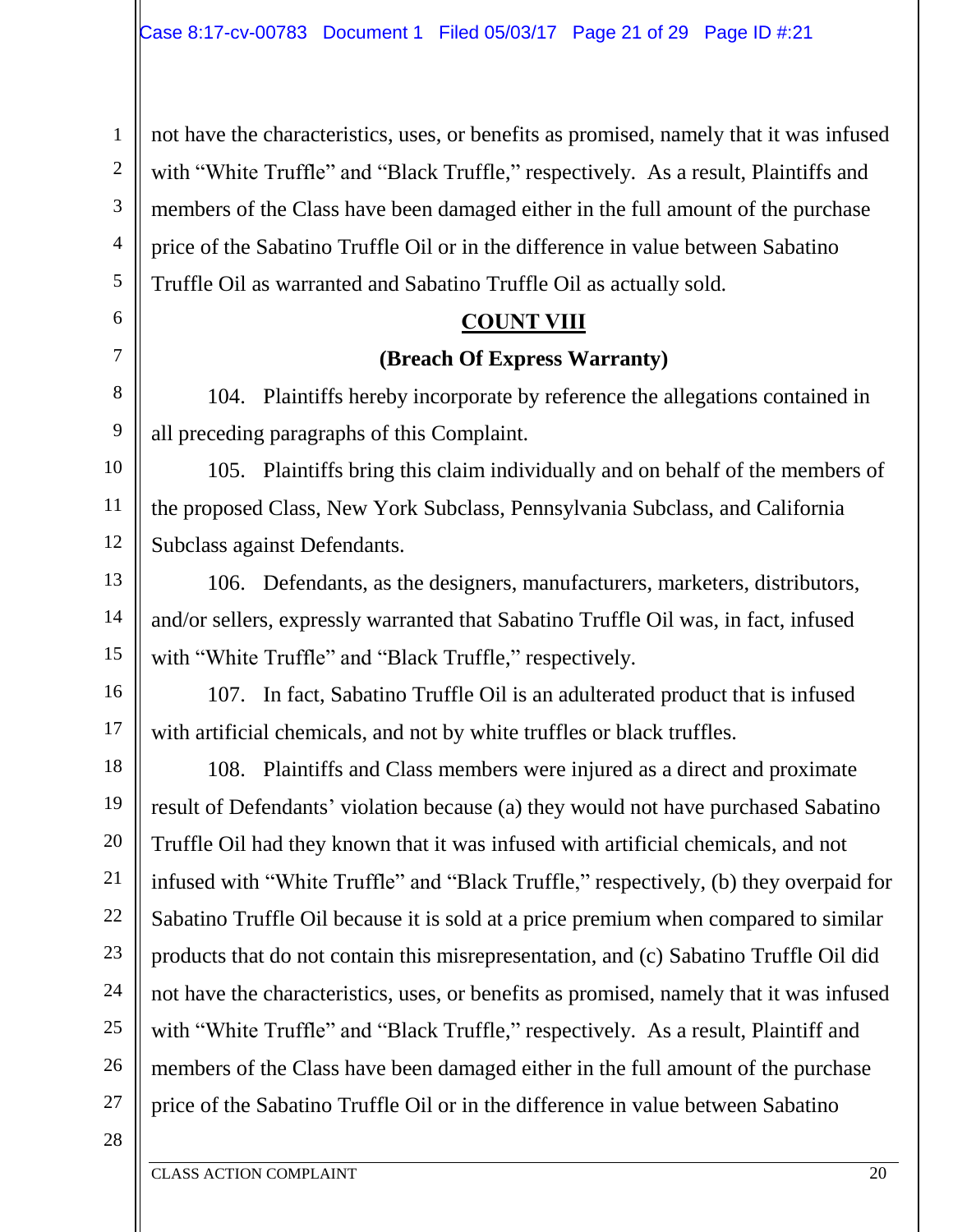Truffle Oil as warranted and Sabatino Truffle Oil as actually sold.

# **COUNT IX**

# **(Breach Of Implied Warranty Of Merchantability)**

109. Plaintiffs hereby incorporate by reference the allegations contained in all preceding paragraphs of this Complaint.

110. Plaintiffs bring this claim individually and on behalf of the members of the proposed Class, New York Subclass, Pennsylvania Subclass, and California Subclass against Defendants.

111. Defendants, as the designers, manufacturers, marketers, distributors, and/or sellers, impliedly warranted that Sabatino Truffle Oil was, in fact, infused with "White Truffle" and "Black Truffle," respectively.

12 13 14 15 16 17 18 19 112. Defendants breached the warranty implied in the contract for the sale of Sabatino Truffle Oil because it could not pass without objection in the trade under the contract description, the goods were not of fair average quality within the description, and the goods were unfit for their intended and ordinary purpose because Sabatino Truffle Oil is an adulterated product that is infused with artificial chemicals, not by "White Truffle" or "Black Truffle." As a result, Plaintiffs and Class members did not receive the goods as impliedly warranted by Defendants to be merchantable.

20 21 22 113. Plaintiffs and Class members purchased Sabatino Truffle Oil in reliance upon Defendants' skill and judgment and the implied warranties of fitness for the purpose.

23

24

25

1

2

3

4

5

6

7

8

9

10

11

114. Sabatino Truffle Oil was not altered by Plaintiffs or Class members.

115. Sabatino Truffle Oil was defective when it left the exclusive control of Defendants.

26 27 116. Defendants knew that Sabatino Truffle Oil would be purchased and used without additional testing by Plaintiffs and Class members.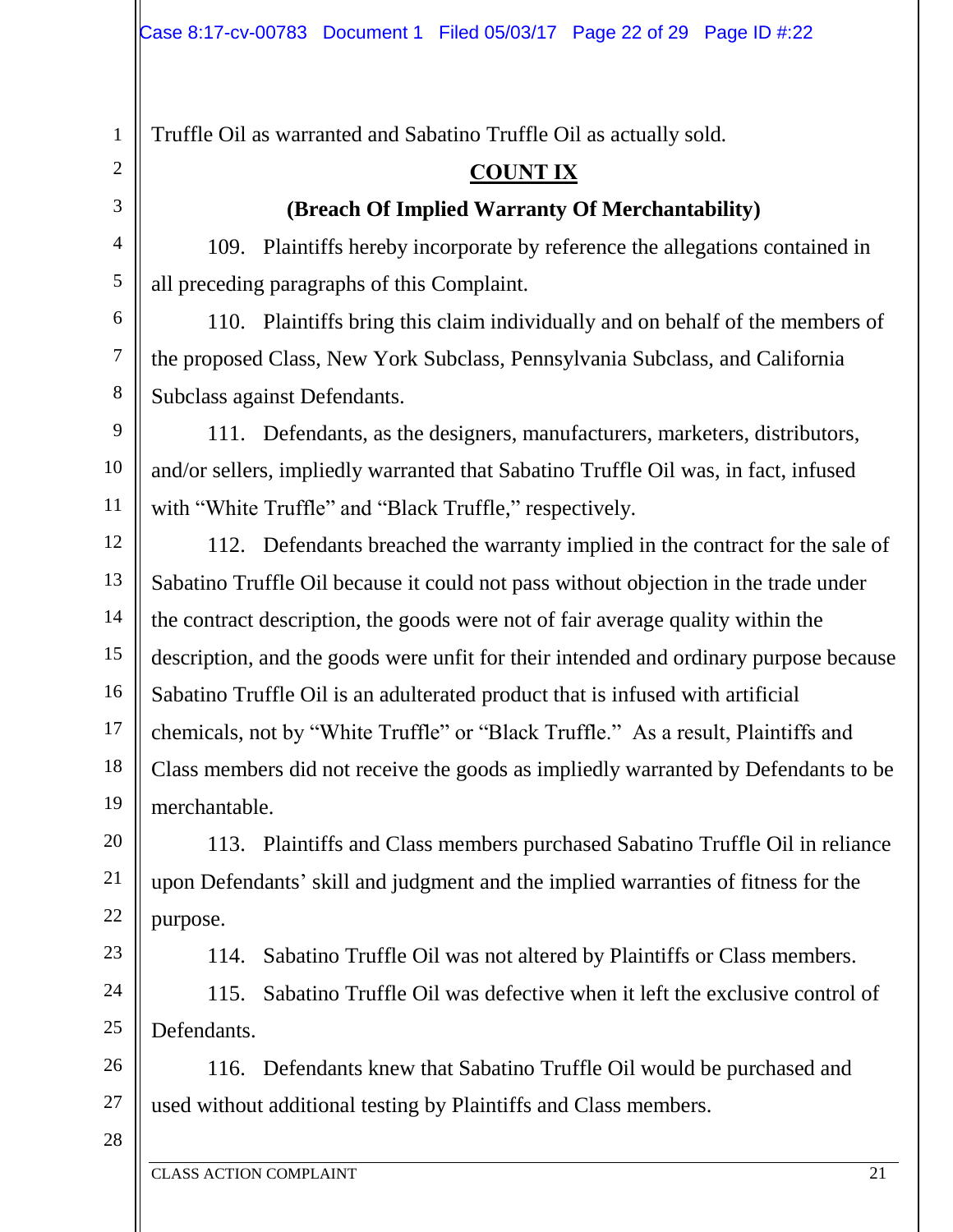117. Sabatino Truffle Oil was defectively designed and unfit for its intended purpose, and Plaintiffs and Class members did not receive the goods as warranted.

118. Plaintiffs and Class members were injured as a direct and proximate result of Defendants' violation because (a) they would not have purchased Sabatino Truffle Oil had they known that it was infused with artificial chemicals, and not infused with "White Truffle" and "Black Truffle," respectively, (b) they overpaid for Sabatino Truffle Oil because it is sold at a price premium when compared to similar products that do not contain this misrepresentation, and (c) Sabatino Truffle Oil did not have the characteristics, uses, or benefits as promised, namely that it was infused with "White Truffle" and "Black Truffle," respectively. As a result, Plaintiffs and members of the Class have been damaged either in the full amount of the purchase price of the Sabatino Truffle Oil or in the difference in value between Sabatino Truffle Oil as warranted and Sabatino Truffle Oil as actually sold.

#### **COUNT X**

## **(Unjust Enrichment)**

119. Plaintiffs hereby incorporate by reference the allegations contained in all preceding paragraphs of this Complaint.

18 19 20 120. Plaintiffs bring this claim individually and on behalf of the members of the proposed Class, New York Subclass, Pennsylvania Subclass, and California Subclass against Defendants.

21 22 121. Plaintiffs and Class members conferred benefits on Defendants by purchasing Sabatino Truffle Oil.

23 24 25 26 27 122. Defendants have been unjustly enriched in retaining the revenues derived from Plaintiffs and Class members' purchases of Sabatino Truffle Oil. Retention of those moneys under these circumstances is unjust and inequitable because Sabatino Truffle Oil is an adulterated product that consists of artificial flavoring, not "White Truffle" or "Black Truffle," and resulted in purchasers being

28

1

2

3

4

5

6

7

8

9

10

11

12

13

14

15

16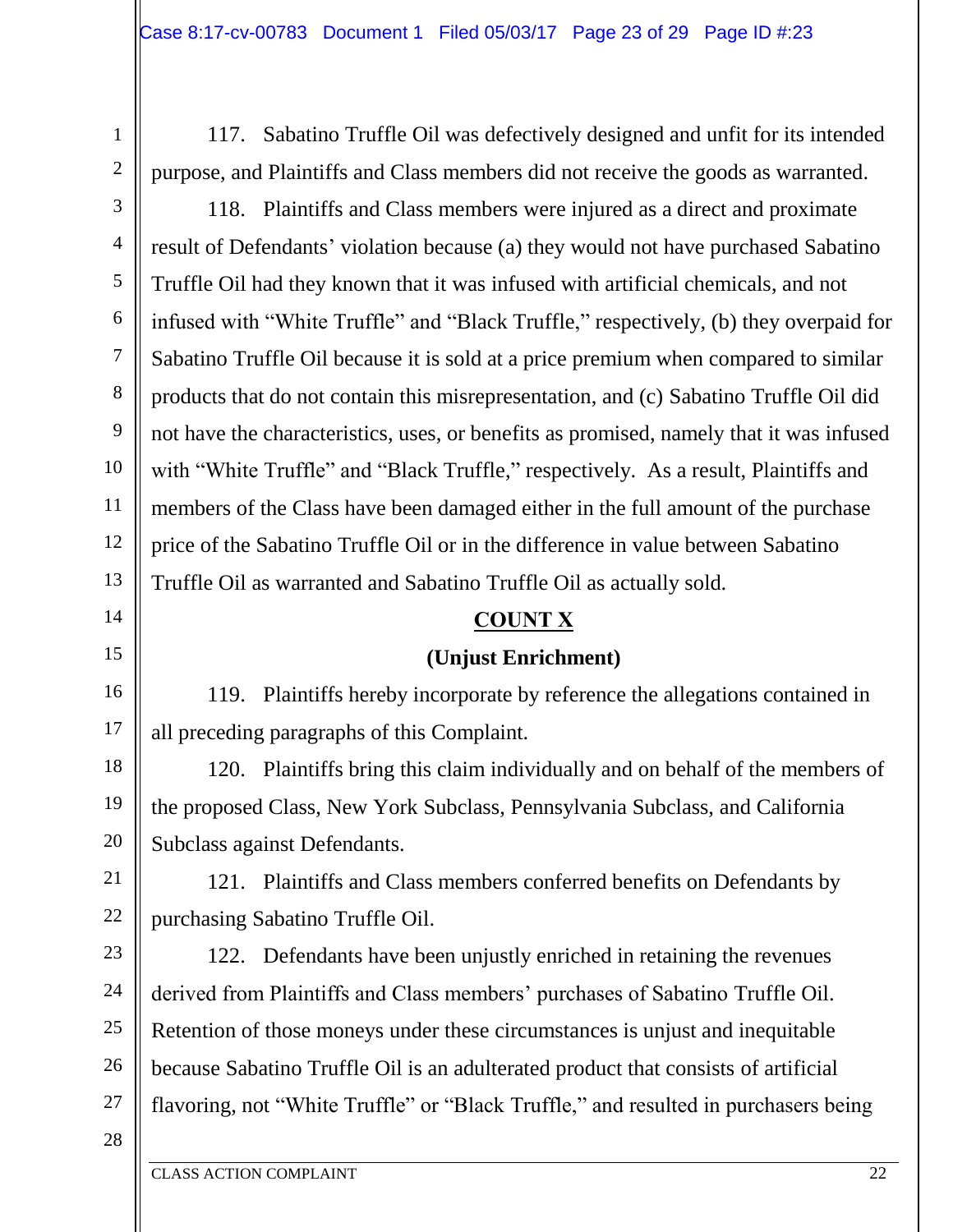denied the full benefit of their purchase because they did not purchase a product that was actually infused with "White Truffle" and "Black Truffle," respectively.

123. Because Defendants' retention of the non-gratuitous benefits conferred on them by Plaintiffs and Class members is unjust and inequitable, Defendants must pay restitution to Plaintiffs and Class members for its unjust enrichment, as ordered by the Court.

#### **COUNT XI**

# **(Negligent Misrepresentation)**

124. Plaintiffs hereby incorporate by reference the allegations contained in all preceding paragraphs of this Complaint.

11 12 13 125. Plaintiffs bring this claim individually and on behalf of the members of the proposed Class, New York Subclass, Pennsylvania Subclass, and California Subclass against Defendants.

14 15 16 17 18 126. As discussed above, Defendants represented that Sabatino Truffle Oil is, in fact, infused with "White Truffle" and "Black Truffle," respectively, but failed to disclose that it is actually an adulterated product that is flavored by artificial chemicals, not by "White Truffle" and "Black Truffle." Defendants had a duty to disclose this information.

127. At the time Defendants made these representations, Defendants knew or should have known that these representations were false or made them without knowledge of their truth or veracity.

22 23 128. At an absolute minimum, Defendants negligently misrepresented and/or negligently omitted material facts about Sabatino Truffle Oil.

24 25 26 27 129. The negligent misrepresentations and omissions made by Defendants, upon which Plaintiffs and Class members reasonably and justifiably relied, were intended to induce and actually induced Plaintiffs and Class members to purchase Sabatino Truffle Oil.

28

1

2

3

4

5

6

7

8

9

10

19

20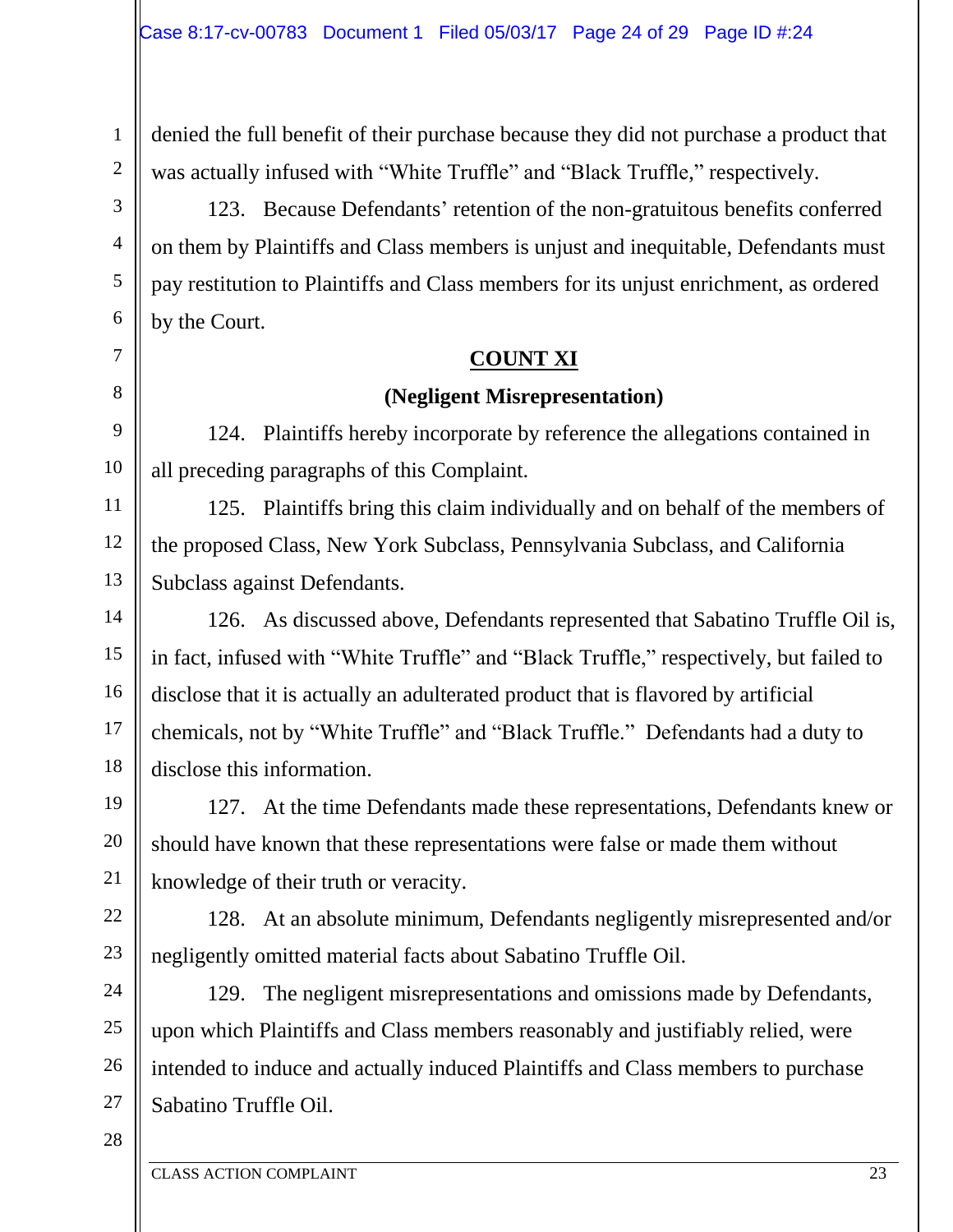130. Plaintiffs and Class members would not have purchased Sabatino Truffle Oil if the true facts had been known.

131. The negligent actions of Defendants caused damage to Plaintiffs and Class members, who are entitled to damages and other legal and equitable relief as a result.

## **COUNT XII**

## **(Fraud)**

132. Plaintiffs hereby incorporate by reference the allegations contained in all preceding paragraphs of this Complaint.

10 11 12 133. Plaintiffs bring this claim individually and on behalf of the members of the proposed Class, New York Subclass, Pennsylvania Subclass, and California Subclass against Defendants.

13 14 15 16 17 18 134. As discussed above, Defendants provided Plaintiffs and Class members with false or misleading material information and failed to disclose material facts about Sabatino Truffle Oil, including but not limited to the fact that it is an adulterated product that is flavored by artificial chemicals, not by "White Truffle" and "Black Truffle," respectively. These misrepresentations and omissions were made with knowledge of their falsehood.

19 20 22 135. The misrepresentations and omissions made by Defendants, upon which Plaintiffs and Class members reasonably and justifiably relied, were intended to induce and actually induced Plaintiffs and Class members to purchase Sabatino Truffle Oil.

136. The fraudulent actions of Defendants caused damage to Plaintiffs and Class members, who are entitled to damages and other legal and equitable relief as a result.

26 27

21

23

24

25

1

2

3

4

5

6

7

8

9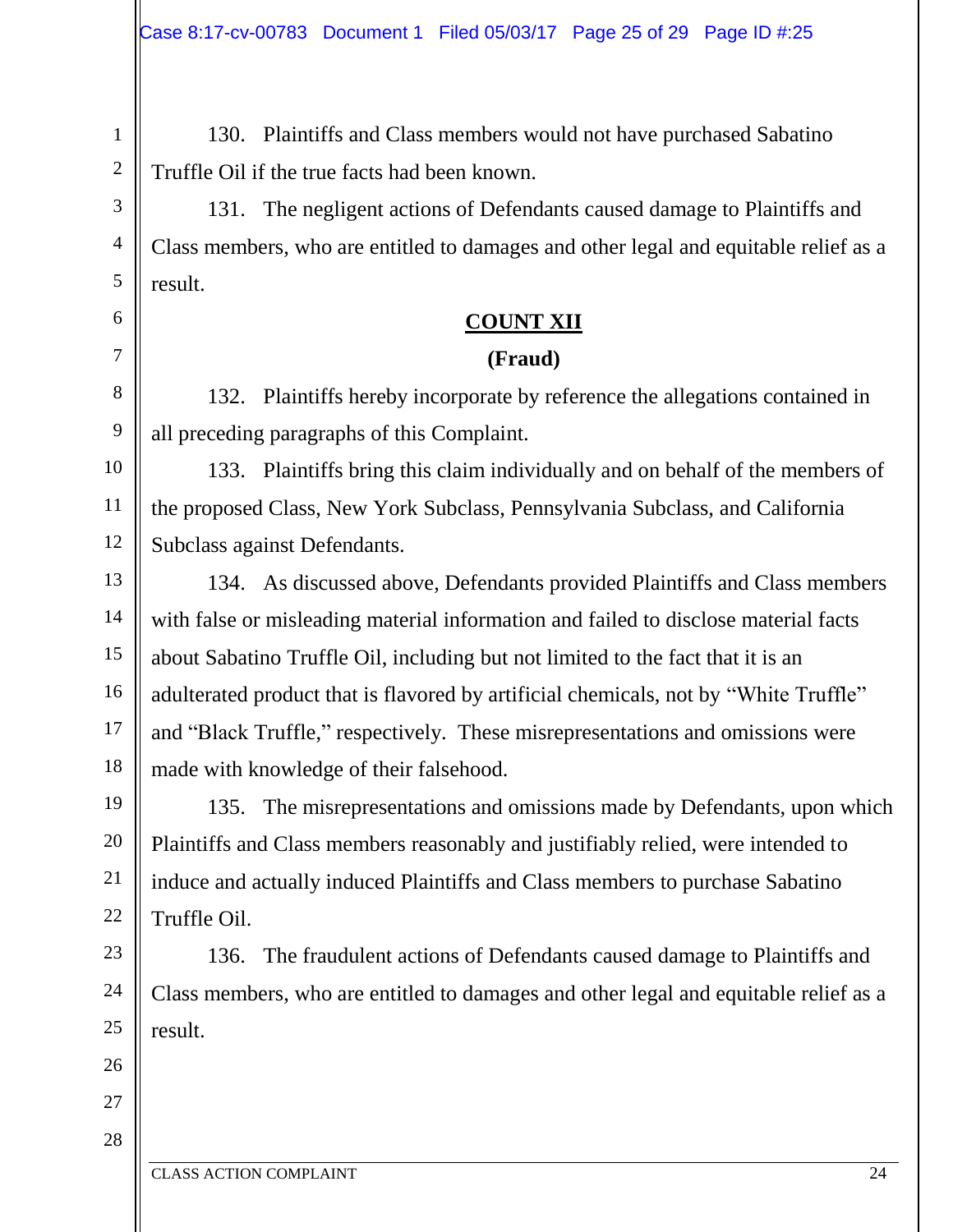## **PRAYER FOR RELIEF**

2 3 4 WHEREFORE, Plaintiffs demand judgment on behalf of themselves and members of the Class and California, Pennsylvania, and New York Subclasses as follows:

A. For an order certifying the nationwide Class and the California, Pennsylvania, and New York Subclasses under Rule 23 of the Federal Rules of Civil Procedure and naming Plaintiffs as representatives of the Class and Subclasses and Plaintiffs' attorneys as Class Counsel to represent the Class and Subclass members; B. For an order declaring that Defendants' conduct violates the statutes referenced herein; C. For an order finding in favor of Plaintiffs, the nationwide Class, and the Subclasses on all counts asserted herein; D. For compensatory, statutory, and punitive damages in amounts to be determined by the Court and/or jury; E. For injunctive relief enjoining the illegal acts detailed herein; F. For prejudgment interest on all amounts awarded; G. For an order of restitution and all other forms of equitable monetary relief; H. For an order awarding Plaintiffs and the Class and Subclasses their reasonable attorneys' fees and expenses and costs of suit. **JURY TRIAL DEMANDED**

Plaintiffs demand a trial by jury on all claims so triable.

1

5

6

7

8

9

10

11

12

13

14

15

16

17

18

19

20

21

22

23

24

25

26

27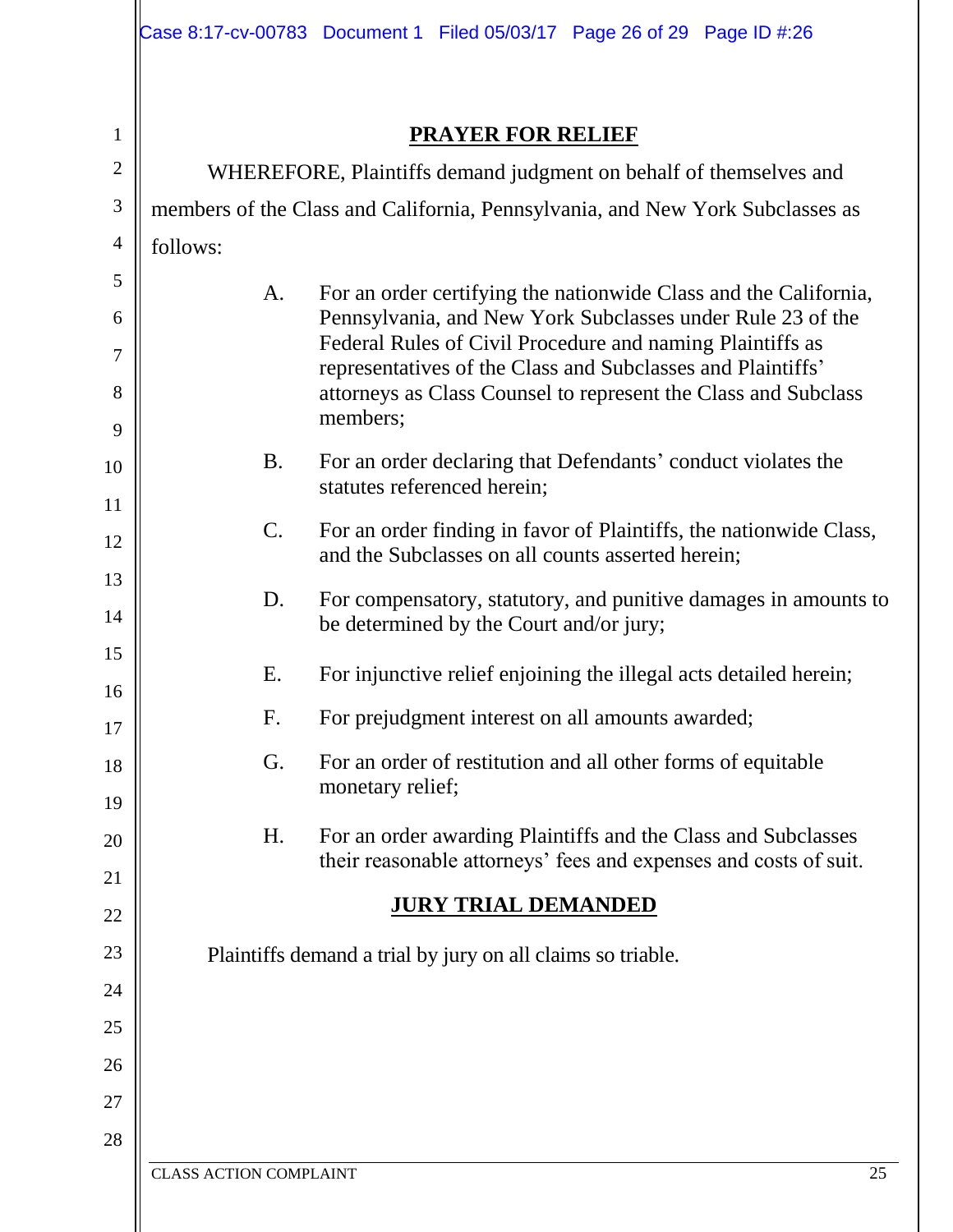| $\mathbf{1}$ | Dated: May 2, 2017            | Respectfully submitted,                                                          |
|--------------|-------------------------------|----------------------------------------------------------------------------------|
| $\mathbf{2}$ |                               | <b>BURSOR &amp; FISHER, P.A.</b>                                                 |
| 3            |                               |                                                                                  |
| 4            |                               | By: /s/ <i>L. Timothy Fisher</i><br>L. Timothy Fisher                            |
| 5            |                               |                                                                                  |
| 6            |                               | L. Timothy Fisher (State Bar No. 191626)<br>Joel D. Smith (State Bar No. 244902) |
| $\tau$       |                               | 1990 North California Blvd., Suite 940<br>Walnut Creek, CA 94596                 |
| 8            |                               | Telephone: (925) 300-4455<br>Facsimile: (925) 407-2700                           |
| 9            |                               | Email: ltfisher@bursor.com                                                       |
| 10           |                               | jsmith@bursor.com                                                                |
| 11           |                               | <b>BURSOR &amp; FISHER, P.A.</b><br>Scott A. Bursor (State Bar No. 276006)       |
| 12           |                               | 888 Seventh Avenue                                                               |
| 13           |                               | New York, NY 10019<br>Telephone: (212) 989-9113                                  |
| 14           |                               | Facsimile: (212) 989-9163<br>E-Mail: scott@bursor.com                            |
| 15           |                               |                                                                                  |
| 16           |                               | <b>Counsel for Plaintiffs</b>                                                    |
| 17           |                               |                                                                                  |
| 18           |                               |                                                                                  |
| 19           |                               |                                                                                  |
| 20           |                               |                                                                                  |
| 21           |                               |                                                                                  |
| 22           |                               |                                                                                  |
| 23           |                               |                                                                                  |
| 24           |                               |                                                                                  |
| 25           |                               |                                                                                  |
| 26           |                               |                                                                                  |
| 27           |                               |                                                                                  |
| 28           |                               |                                                                                  |
|              | <b>CLASS ACTION COMPLAINT</b> | 26                                                                               |
|              |                               |                                                                                  |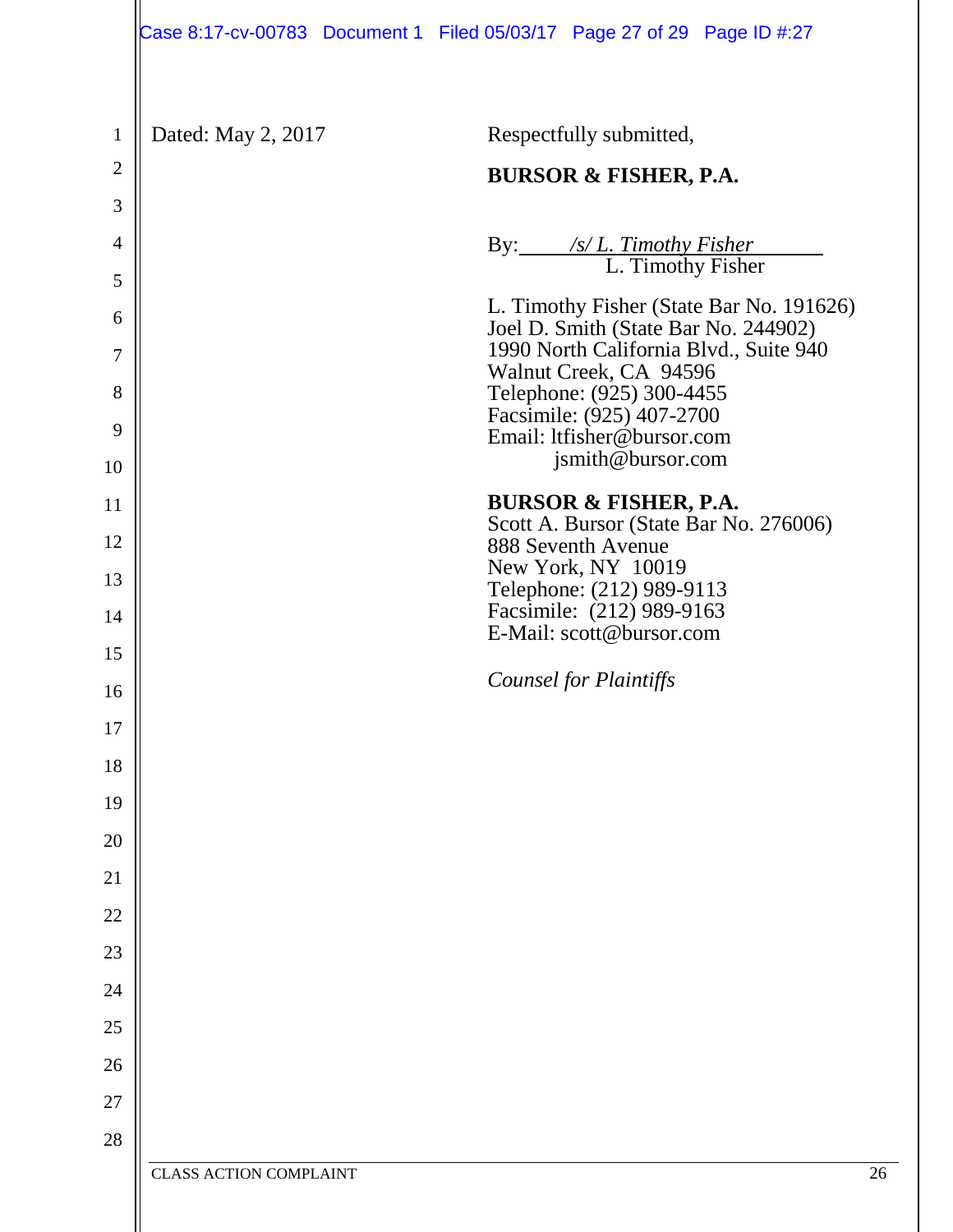#### **CLRA Venue Declaration Pursuant to California Civil Code Section 1780(d)**

I, L. Timothy Fisher, declare as follows:

1. I am counsel for Plaintiffs, and I am a partner at Bursor & Fisher, P.A. I make this declaration to the best of my knowledge, information, and belief of the facts stated herein.

2. The complaint filed in this action is filed in the proper place for trial because a substantial portion of the transaction occurred in this District, in that Plaintiff Quiroz alleges that he resides in this District and purchased his Sabatino White Truffle Oil this District.

3. Plaintiff Quiroz alleges that he purchased his Sabatino White Truffle Oil for household use from a World Market retail store in California. He alleges that when he purchased his Sabatino White Truffle Oil, he relied on Defendant's representation that the product was infused with actual "White Truffles." He understood that representation to mean that the Sabatino Truffle Oil did in fact, contain actual truffles.

4. Plaintiff Quiroz alleges that Defendant's misrepresentation of its White Truffle Oil was an immediate cause of his decision to purchase Defendant's Product. He alleges that in all reasonable probability that he would not have agreed to purchase Defendant's White Truffle Oil, or he would have sought materially different terms, had he known that Defendant's representations were false and misleading.

5. Plaintiff Quiroz alleges that Defendant's representation concerning the nature and characteristics of its White Truffle Oil played a substantial part, and so had been a substantial factor, in his decision to purchase the White Truffle Oil.